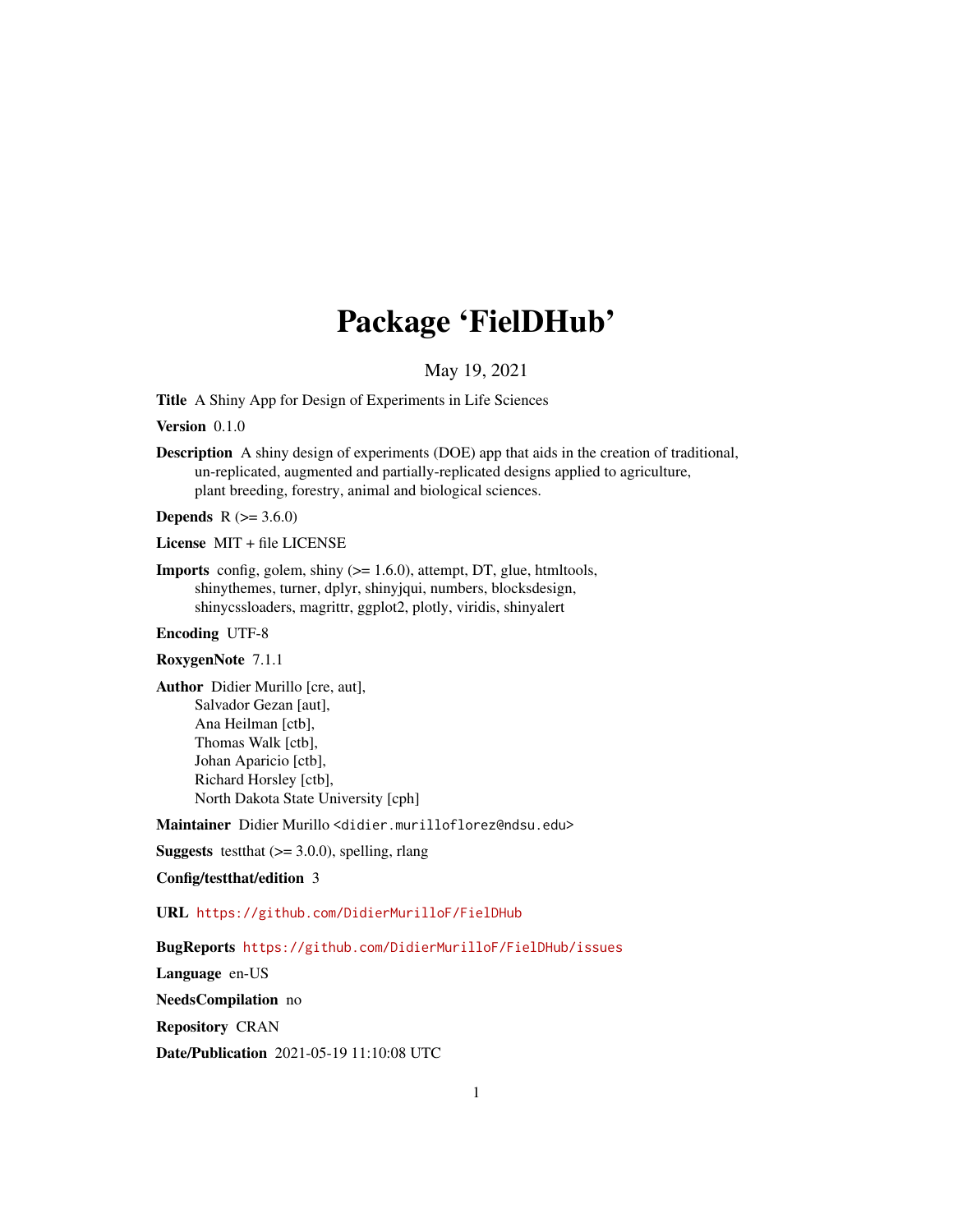## <span id="page-1-0"></span>R topics documented:

| Index | 37 |
|-------|----|

alpha\_lattice *Generates an Alpha Design*

### Description

Randomly generates an alpha design like alpha(0,1) across multiple locations.

### Usage

```
alpha_lattice(
 t = NULL,k = NULL,r = NULL,1 = 1,
 plotNumber = 101,
 locationNames = NULL,
 seed = NULL,
  data = NULL
\mathcal{L}
```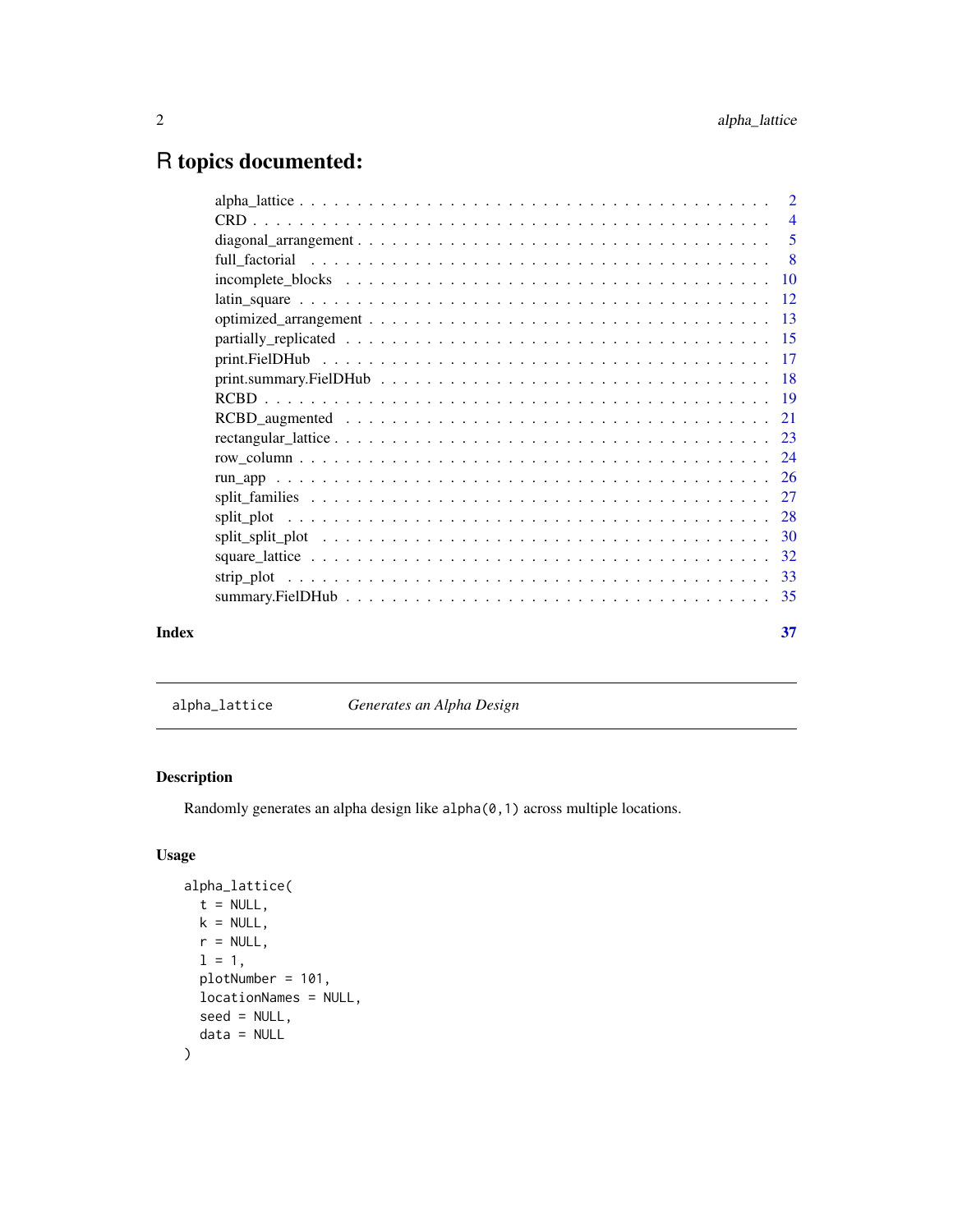### alpha\_lattice 3

#### Arguments

| t             | Number of treatments.                                                                             |
|---------------|---------------------------------------------------------------------------------------------------|
| k             | Size of incomplete blocks (number of units per incomplete block).                                 |
| $\mathsf{r}$  | Number of full blocks (or resolvable replicates) (also number of replicates per<br>treatment).    |
| 1             | Number of locations. By default $1 = 1$ .                                                         |
| plotNumber    | Numeric vector with the starting plot number for each location. By default<br>$plotNumber = 101.$ |
| locationNames | (optional) String with names for each of the 1 locations.                                         |
| seed          | (optional) Real number that specifies the starting seed to obtain reproducible<br>designs.        |
| data          | (optional) Data frame with label list of treatments.                                              |

#### Value

A list with two elements.

- infoDesign is a list with information on the design parameters.
- fieldBook is a data frame with the alpha design field book.

#### Author(s)

Didier Murillo [aut], Salvador Gezan [aut], Ana Heilman [ctb], Thomas Walk [ctb], Johan Aparicio [ctb], Richard Horsley [ctb]

#### References

Edmondson., R. N. (2021). blocksdesign: Nested and crossed block designs for factorial and unstructured treatment sets. https://CRAN.R-project.org/package=blocksdesign

```
# Example 1: Generates an alpha design with 7 full blocks and 15 treatments.
# Size of IBlocks k = 3.
alphalattice1 \leq alpha_lattice(t = 15, k = 3, r = 7,
                               l = 1,
                               plotNumber = 101,
                               locationNames = "GreenHouse",
                               seed = 1247)
alphalattice1$infoDesign
head(alphalattice1$fieldBook, 10)
# Example 2: Generates an alpha design with 5 full blocks and 50 treatment.
# Size of IBlocks k = 10.
# In this case, we show how to use the option data.
treatments <- paste("G-", 1:50, sep = "")
ENTRY <-1:50treatment_list <- data.frame(list(ENTRY = ENTRY, TREATMENT = treatments))
```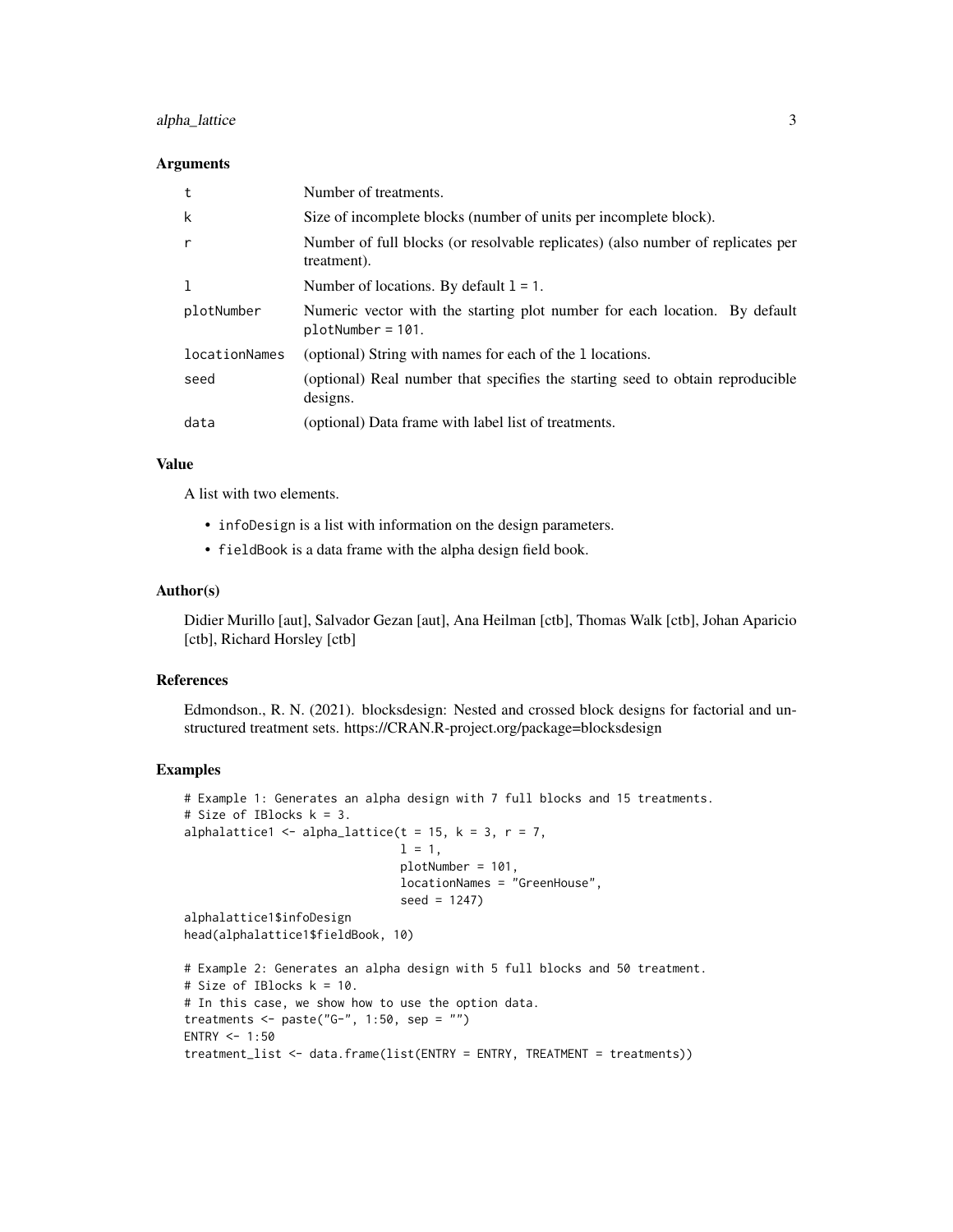```
head(treatment_list)
alphalattice2 <- alpha_lattice(t = 50, k = 10, r = 5,
                               1 = 1,plotNumber = 1001,
                               locationNames = "A",
                               seed = 1945,data = treatment_list)
alphalattice2$infoDesign
head(alphalattice2$fieldBook, 10)
```
CRD *Generates a Completely Randomized Design (CRD)*

#### Description

It randomly generates a completely randomized design.

### Usage

```
CRD(
  t = NULL,reps = NULL,
 plotNumber = 101,
  locationName = NULL,
  seed = NULL,data = NULL
)
```
### Arguments

| t            | An integer number with total number of treatments or a vector of dimension t<br>with labels.             |  |
|--------------|----------------------------------------------------------------------------------------------------------|--|
| reps         | Number of replicates of each treatment.                                                                  |  |
| plotNumber   | Starting plot number. By default plotNumber = 101.                                                       |  |
| locationName | (optional) Name of the location.                                                                         |  |
| seed         | (optional) Real number that specifies the starting seed to obtain reproducible<br>designs.               |  |
| data         | (optional) Data frame with the 2 columns with labels of each treatments and its<br>number of replicates. |  |

### Value

A list with two elements.

- infoDesign is a list with information on the design parameters.
- fieldBook is a data frame with the CRD field book.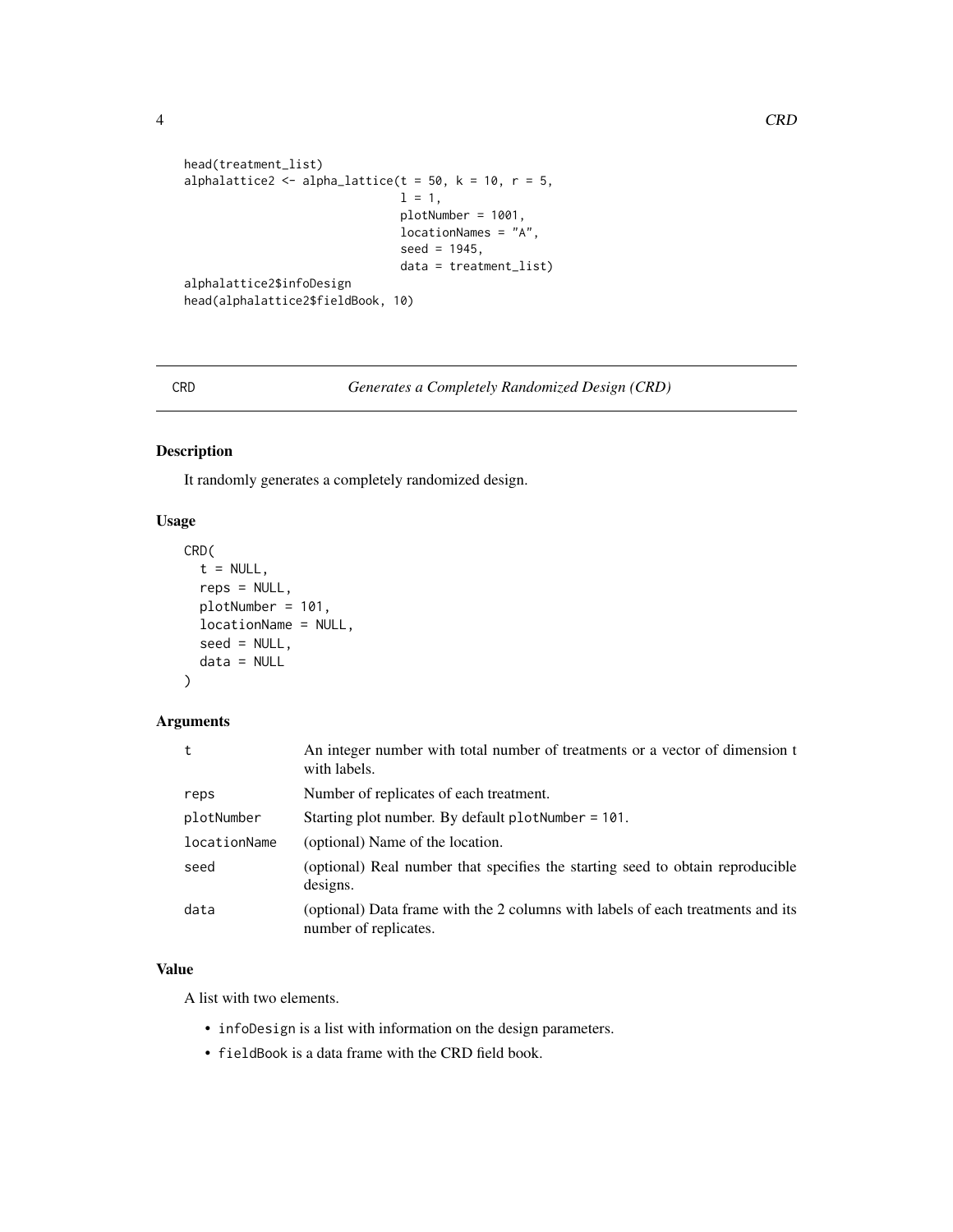#### <span id="page-4-0"></span>Author(s)

Didier Murillo [aut], Salvador Gezan [aut], Ana Heilman [ctb], Thomas Walk [ctb], Johan Aparicio [ctb], Richard Horsley [ctb]

### References

Federer, W. T. (1955). Experimental Design. Theory and Application. New York, USA. The Macmillan Company.

#### Examples

```
# Example 1: Generates a CRD design with 10 treatments and 5 reps each.
crd1 < - CRD(t = 10,
            reps = 5,
            plotNumber = 101,
            seed = 1987,
            locationName = "Fargo")
crd1$infoDesign
head(crd1$fieldBook,10)
# Example 2: Generates a CRD design with 15 treatments and 6 reps each.
Gens \leq paste("Wheat", 1:15, sep = "")
crd2 \leq - CRD(t = Gens,
            reps = 6,
            plotNumber = 1001,
            seed = 1654,
            locationName = "Fargo")
crd2$infoDesign
head(crd2$fieldBook,10)
# Example 3: Generates a CRD design with 12 treatments and 4 reps each.
# In this case, we show how to use the option data.
treatments \leq paste("ND-", 1:12, sep = "")
treatment_list <- data.frame(list(TREATMENT = treatments, REP = 4))
head(treatment_list)
crd3 \leq - CRD(t = NULL,reps = NULL,
            plotNumber = 2001,
            seed = 1655,
            locationName = "Cali",
            data = treatment_list)
crd3$infoDesign
head(crd3$fieldBook,10)
```
diagonal\_arrangement *Spatial Un-replicated Diagonal Arrangement Design*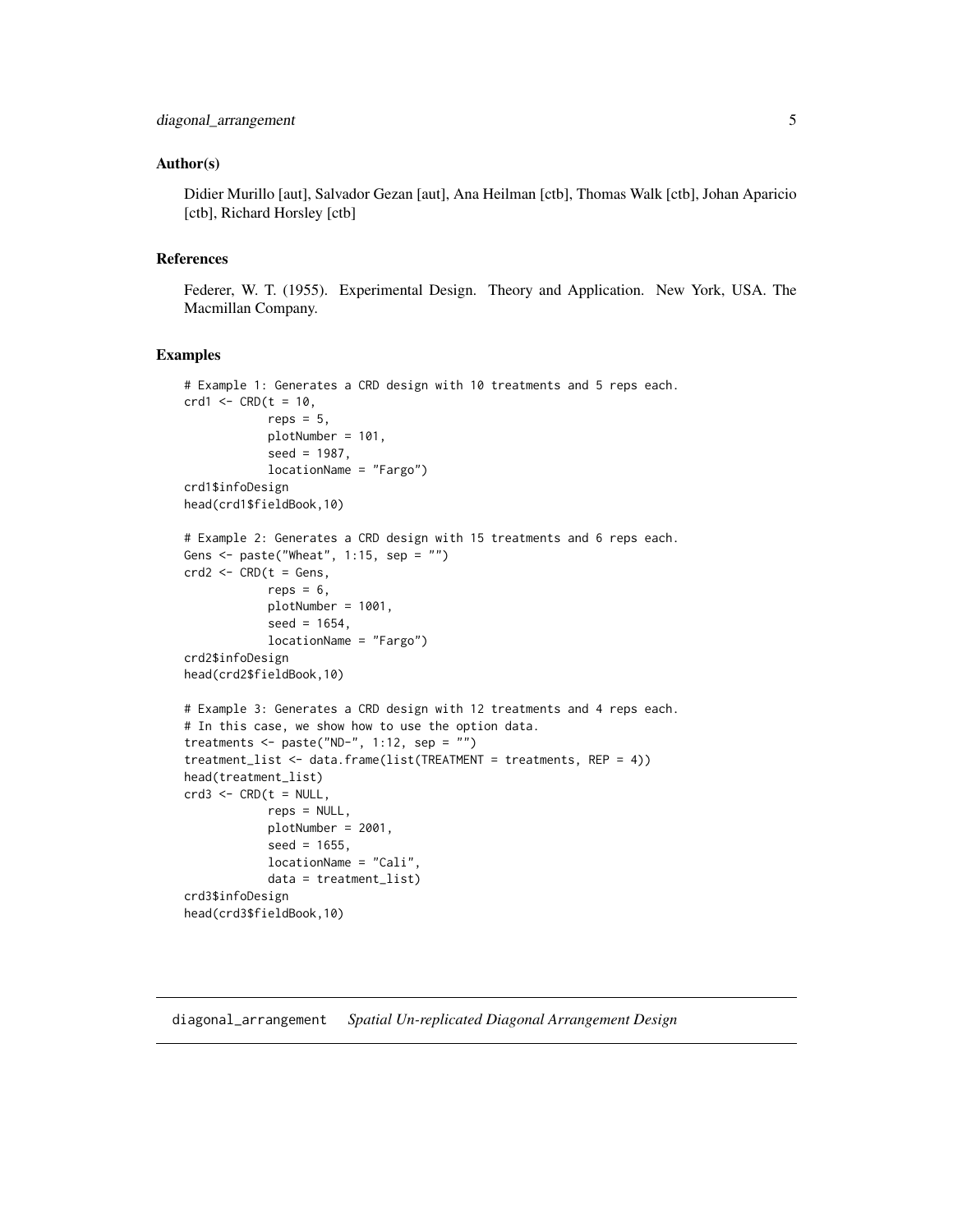### Description

Randomly generates an spatial un-replicated diagonal arrangement design.

### Usage

```
diagonal_arrangement(
 nrows = NULL,
 ncols = NULL,
 lines = NULL,
 checks = NULL,
 planter = "serpentine",
  1 = 1,
 plotNumber = 101,
 kindExpt = "SUDC",splitBy = "row",seed = NULL,
 blocks = NULL,
 exptName = NULL,
  locationNames = NULL,
 data = NULL
\lambda
```

| nrows         | Number of rows in the field.                                                                                                                                                                                                  |  |
|---------------|-------------------------------------------------------------------------------------------------------------------------------------------------------------------------------------------------------------------------------|--|
| ncols         | Number of columns in the field.                                                                                                                                                                                               |  |
| lines         | Number of genotypes, experimental lines or treatments.                                                                                                                                                                        |  |
| checks        | Number of genotypes checks.                                                                                                                                                                                                   |  |
| planter       | Option for serpentine or cartesian plot arrangement. By default planter =<br>'serpentine'.                                                                                                                                    |  |
| 1             | Number of locations or sites. By default $l = 1$ .                                                                                                                                                                            |  |
| plotNumber    | Numeric vector with the starting plot number for each location. By default<br>$plotNumber = 101.$                                                                                                                             |  |
| kindExpt      | Type of diagonal design, with single options: Single Un-replicated Diagonal<br>Checks 'SUDC' and Decision Blocks Un-replicated Design with Diagonal Checks<br>'DBUDC' for multiple experiments. By default kindExpt = 'SUDC'. |  |
| splitBy       | Option to split the field when $kindExpt = 'DBUDC'$ is selected. By default<br>$splitBy = 'row'.$                                                                                                                             |  |
| seed          | (optional) Real number that specifies the starting seed to obtain reproducible<br>designs.                                                                                                                                    |  |
| blocks        | Number of experiments or blocks to generate an DBUDC design. If kindExpt =<br>'DBUDC' and data is null, blocks are mandatory.                                                                                                 |  |
| exptName      | (optional) Name of the experiment.                                                                                                                                                                                            |  |
| locationNames | (optional) Names each location.                                                                                                                                                                                               |  |
| data          | (optional) Data frame with 3 columns: ENTRY   NAME   BLOCK or only 2 columns<br>ENTRY   NAME if kindExpt = 'SUDC'.                                                                                                            |  |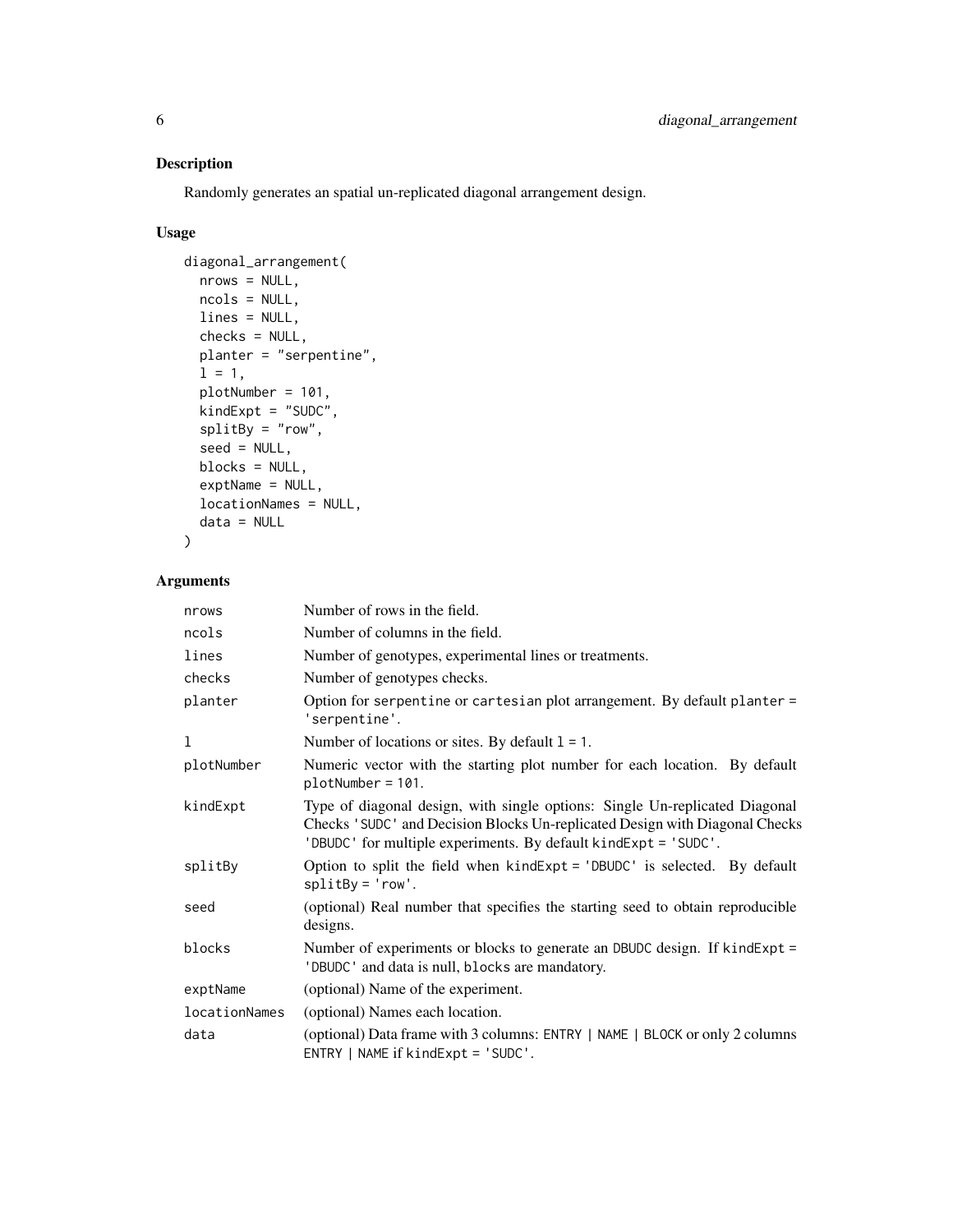#### Value

A list with five elements.

- infoDesign is a list with information on the design parameters.
- layoutRandom is a matrix with the randomization layout.
- plotsNumber is a matrix with the layout plot number.
- data\_entry is a data frame with the data input.
- fieldBook is a data frame with field book design. This includes the index (Row, Column).

#### Author(s)

Didier Murillo [aut], Salvador Gezan [aut], Ana Heilman [ctb], Thomas Walk [ctb], Johan Aparicio [ctb], Richard Horsley [ctb]

#### References

Clarke, G. P. Y., & Stefanova, K. T. (2011). Optimal design for early-generation plant breeding trials with unreplicated or partially replicated test lines. Australian  $\&$  New Zealand Journal of Statistics, 53(4), 461–480.

```
# Example 1: Generates a spatial single diagonal arrangement design in one location
# with 270 treatments and 30 check plots for a field with dimensions 15 rows x 20 cols
# in a serpentine arrangement.
spatd \le diagonal_arrangement(nrows = 15, ncols = 20, lines = 270,
                              checks = 4,
                              plotNumber = 101,
                              kindExpt = "SUDC",
                              planter = "serpentine",
                              seed = 1987,
                              exptName = "20WRY1",
                              locationNames = "MINOT")
spatd$infoDesign
spatd$layoutRandom
spatd$plotsNumber
head(spatd$fieldBook, 12)
# Example 2: Generates a spatial decision block diagonal arrangement design in one location
# with 720 treatments allocated in 5 experiments or blocks for a field with dimensions
# 30 rows x 26 cols in a serpentine arrangement. In this case, we show how to set up the data
# option with the entries list.
checks <- 5;expts <- 5
list_checks <- paste("CH", 1:checks, sep = "")
treatments \leq paste("G", 6:725, sep = "")
BLOCK <- c(rep("ALL", checks), rep(1:expts, c(150,155,95,200,120)))
treatment_list <- data.frame(list(ENTRY = 1:725, NAME = c(list_checks, treatments), BLOCK = BLOCK))
head(treatment_list, 12)
tail(treatment_list, 12)
```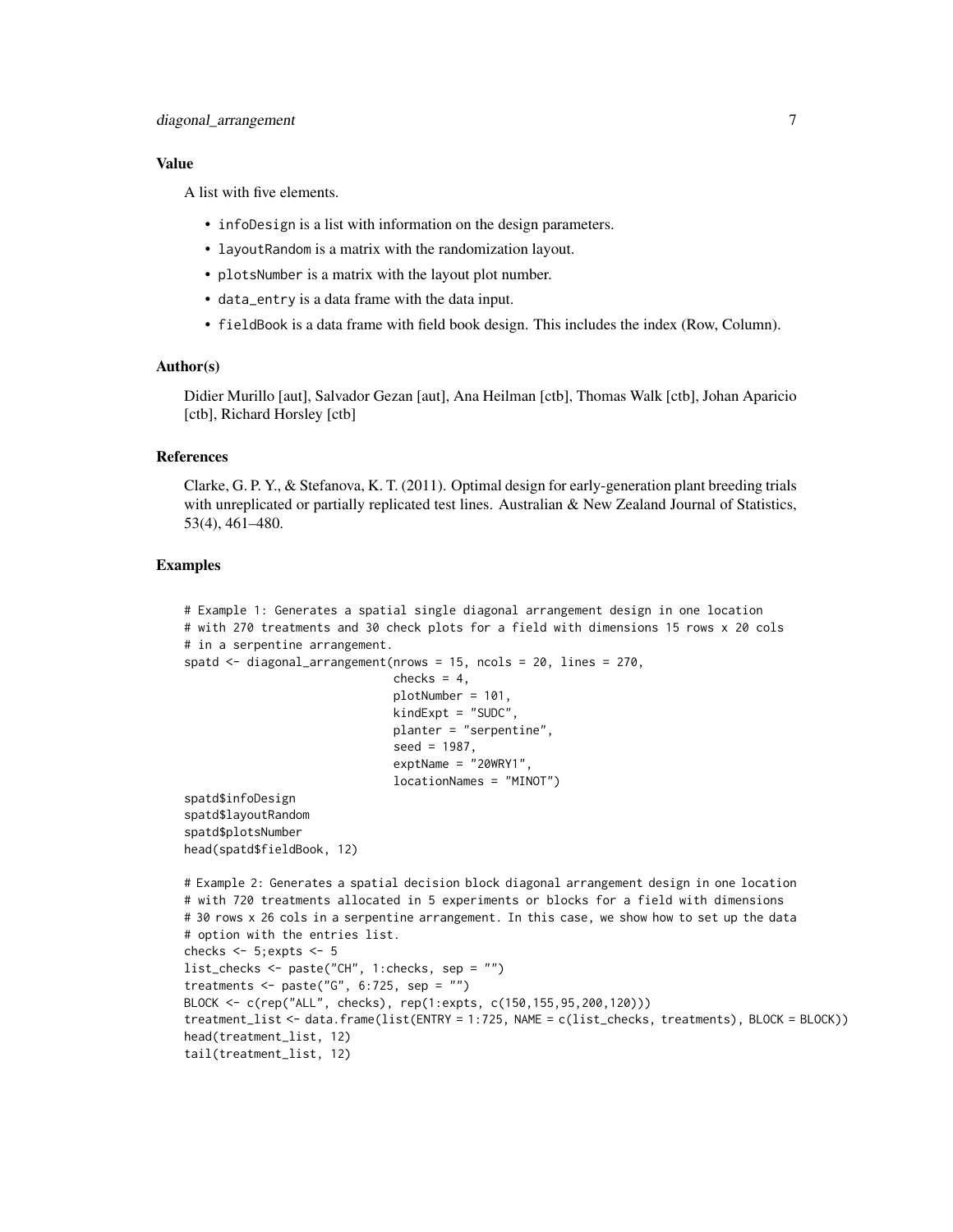```
spatDB <- diagonal_arrangement(nrows = 30, ncols = 26,
                               checks = 5,
                               plotNumber = 1,
                               kindExpt = "DBUDC",
                               planter = "serpentine",
                               splitBy = "row",
                               data = treatment_list)
spatDB$infoDesign
spatDB$layoutRandom
spatDB$plotsNumber
head(spatDB$fieldBook,12)
# Example 3: Generates a spatial decision block diagonal arrangement design in one location
# with 270 treatments allocated in 3 experiments or blocks for a field with dimensions
# 20 rows x 15 cols in a serpentine arrangement. Which in turn is an augmented block (3 blocks).
spatAB <- diagonal_arrangement(nrows = 20, ncols = 15, lines = 270,
                               checks = 4,
                               plotNumber = c(1,1001,2001),
                               kindExpt = "DBUDC",
                               planter = "serpentine",
                               exptName = c("20WRA", "20WRB", "20WRC"),
                               blocks = c(90, 90, 90),
                               splitBy = "column")
spatAB$infoDesign
spatAB$layoutRandom
spatAB$plotsNumber
head(spatAB$fieldBook,12)
```
full\_factorial *Generates a Full Factorial Design*

### Description

It randomly generates a full factorial design across locations.

#### Usage

```
full_factorial(
  setfactors = NULL,
  reps = NULL,1 = 1,type = 2,
  plotNumber = 101,
  continuous = FALSE,
  planter = "serpentine",
  seed = NULL,
  locationNames = NULL,
  factorLabels = TRUE,
```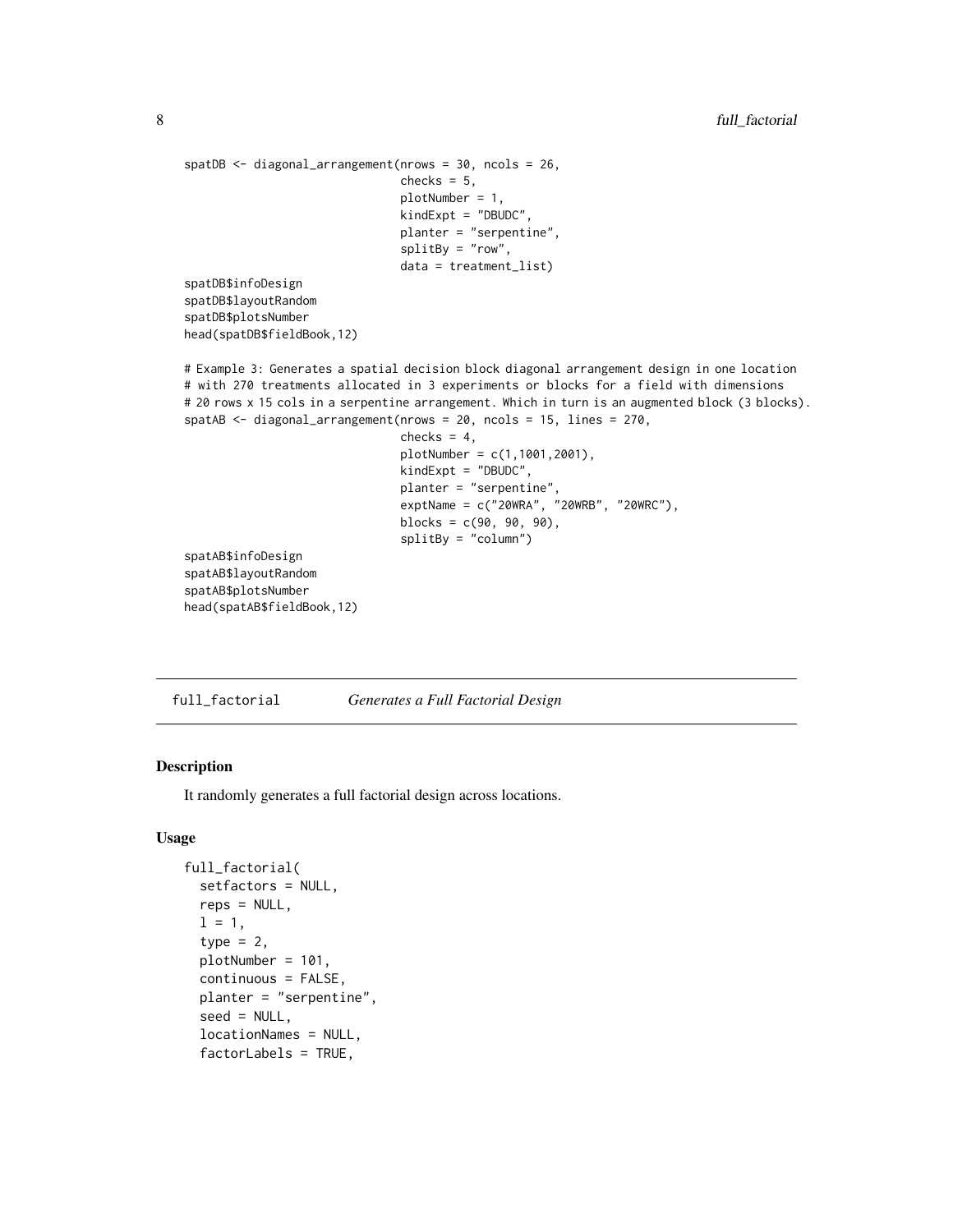### full\_factorial 9

data = NULL

Arguments

 $\lambda$ 

| setfactors    | Numeric vector with levels of each factor.                                                                                                           |  |
|---------------|------------------------------------------------------------------------------------------------------------------------------------------------------|--|
| reps          | Number of replicates (full blocks).                                                                                                                  |  |
| 1             | Number of locations. By default $l = 1$ .                                                                                                            |  |
| type          | Option for CRD or RCBD designs. Values are type = $1$ (CRD) or type = $2$<br>$(RCBD)$ . By default type = 2.                                         |  |
| plotNumber    | Numeric vector with the starting plot number for each location. By default<br>$plotNumber = 101.$                                                    |  |
| continuous    | Logical for plot number continuous or not. By default continuous = FALSE.                                                                            |  |
| planter       | Option for serpentine or cartesian plot arrangement. By default planter =<br>'serpentine'.                                                           |  |
| seed          | (optional) Real number that specifies the starting seed to obtain reproducible<br>designs.                                                           |  |
| locationNames | (optional) Names for each location.                                                                                                                  |  |
| factorLabels  | (optional) If TRUE retain the levels labels from the original data set otherwise,<br>numeric labels will be assigned. Default is factorLabels =TRUE. |  |
| data          | (optional) Data frame with the labels of factors.                                                                                                    |  |

### Value

A list with two elements.

- infoDesign is a list with information on the design parameters.
- fieldBook is a data frame with the full factorial field book.

### Author(s)

Didier Murillo [aut], Salvador Gezan [aut], Ana Heilman [ctb], Thomas Walk [ctb], Johan Aparicio [ctb], Richard Horsley [ctb]

### References

Federer, W. T. (1955). Experimental Design. Theory and Application. New York, USA. The Macmillan Company.

```
# Example 1: Generates a full factorial with 3 factors each with 2 levels.
# This in an RCBD arrangement with 3 reps.
fullFact1 <- full_factorial(setfactors = c(2,2,2), reps = 3, l = 1, type = 2,
                            plotNumber = 101,
                            continuous = TRUE,
                            planter = "serpentine",
```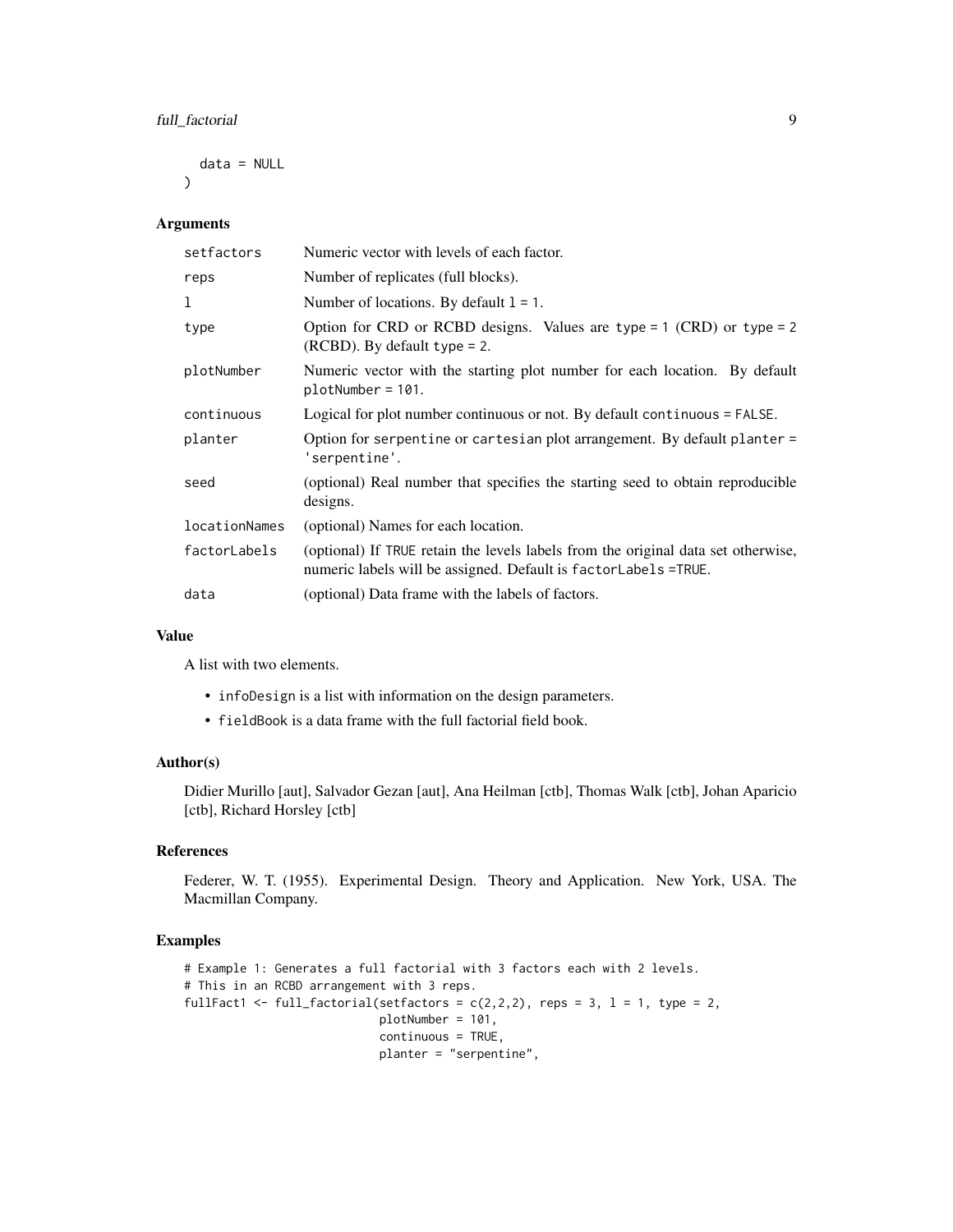```
seed = 325,
                            locationNames = "FARGO")
fullFact1$infoDesign
head(fullFact1$fieldBook,10)
# Example 2: Generates a full factorial with 3 factors and each with levels: 2,3,
# and 2, respectively. In this case, we show how to use the option data
FACTORS <- rep(c("A", "B", "C"), c(2,3,2))
LEVELS <- c("a0", "a1", "b0", "b1", "b2", "c0", "c1")
data_factorial <- data.frame(list(FACTOR = FACTORS, LEVEL = LEVELS))
print(data_factorial)
# This in an RCBD arrangement with 5 reps in 3 locations.
fullFact2 <- full_factorial(setfactors = NULL, reps = 5, l = 3, type = 2,
                            plotNumber = c(101,1001,2001),
                            continuous = FALSE,
                            planter = "serpentine",
                            seed = 326,
                            locationNames = c("Loc1","Loc2","Loc3"),
                            data = data_factorial)
fullFact2$infoDesign
head(fullFact2$fieldBook,10)
```
incomplete\_blocks *Generates a Resolvable Incomplete Block Design*

### Description

Randomly generates a resolvable incomplete block design (IBD) of characteristics (t, k, r). The randomization can be done across locations.

#### Usage

```
incomplete_blocks(
  t = NULL,k = NULL,r = NULL,1 = 1,
 plotNumber = 101,
  locationNames = NULL,
  seed = NULL,
  data = NULL)
```

| Number of treatments.                                             |
|-------------------------------------------------------------------|
| Size of incomplete blocks (number of units per incomplete block). |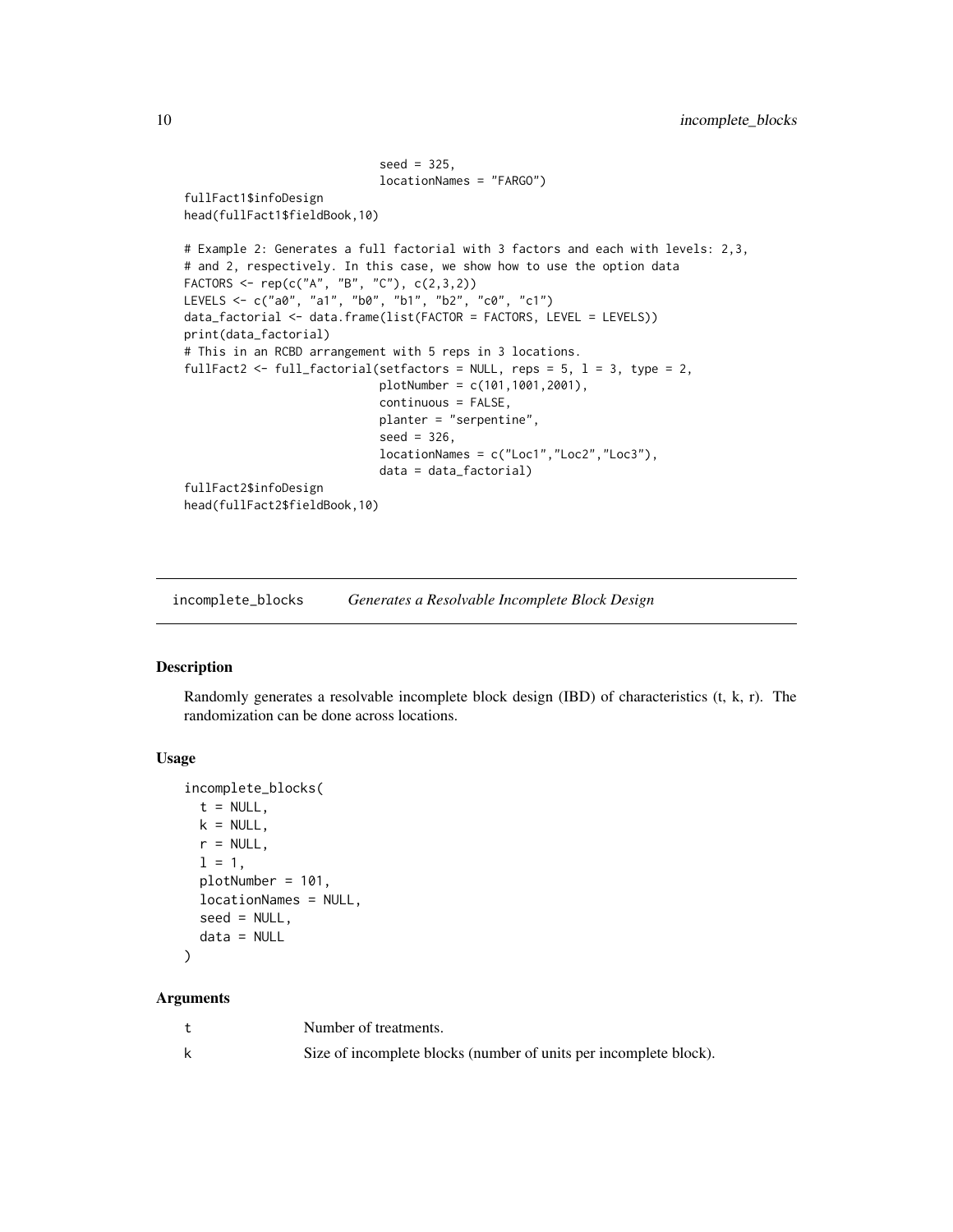| r             | Number of full blocks (or resolvable replicates) (also number of replicates per<br>treatment).    |
|---------------|---------------------------------------------------------------------------------------------------|
| 1             | Number of locations. By default $l = 1$ .                                                         |
| plotNumber    | Numeric vector with the starting plot number for each location. By default<br>$plotNumber = 101.$ |
| locationNames | (optional) Names for each location.                                                               |
| seed          | (optional) Real number that specifies the starting seed to obtain reproducible<br>designs.        |
| data          | (optional) Data frame with label list of treatments.                                              |

#### Value

A list with two elements.

- infoDesign is a list with information on the design parameters.
- fieldBook is a data frame with the incomplete block design field book.

### Author(s)

Didier Murillo [aut], Salvador Gezan [aut], Ana Heilman [ctb], Thomas Walk [ctb], Johan Aparicio [ctb], Richard Horsley [ctb]

#### References

Edmondson., R. N. (2021). blocksdesign: Nested and crossed block designs for factorial and unstructured treatment sets. https://CRAN.R-project.org/package=blocksdesign

```
# Example 1: Generates a resolvable IBD of characteristics (t,k,r) = (12,4,2).
# 1-resolvable IBDs
ibd1 <- incomplete_blocks(t = 12,
                          k = 4,
                          r = 2,
                          seed = 1984)
ibd1$infoDesign
head(ibd1$fieldBook)
# Example 2: Generates a balanced resolvable IBD of characteristics (t, k, r) = (15, 3, 7).
# In this case, we show how to use the option data.
treatments \leq paste("TX-", 1:15, sep = "")
ENTRY <-1:15treatment_list <- data.frame(list(ENTRY = ENTRY, TREATMENT = treatments))
head(treatment_list)
ibd2 <- incomplete_blocks(t = 15,
                          k = 3,
                          r = 7,
                          seed = 1985,
                          data = treatment_list)
ibd2$infoDesign
```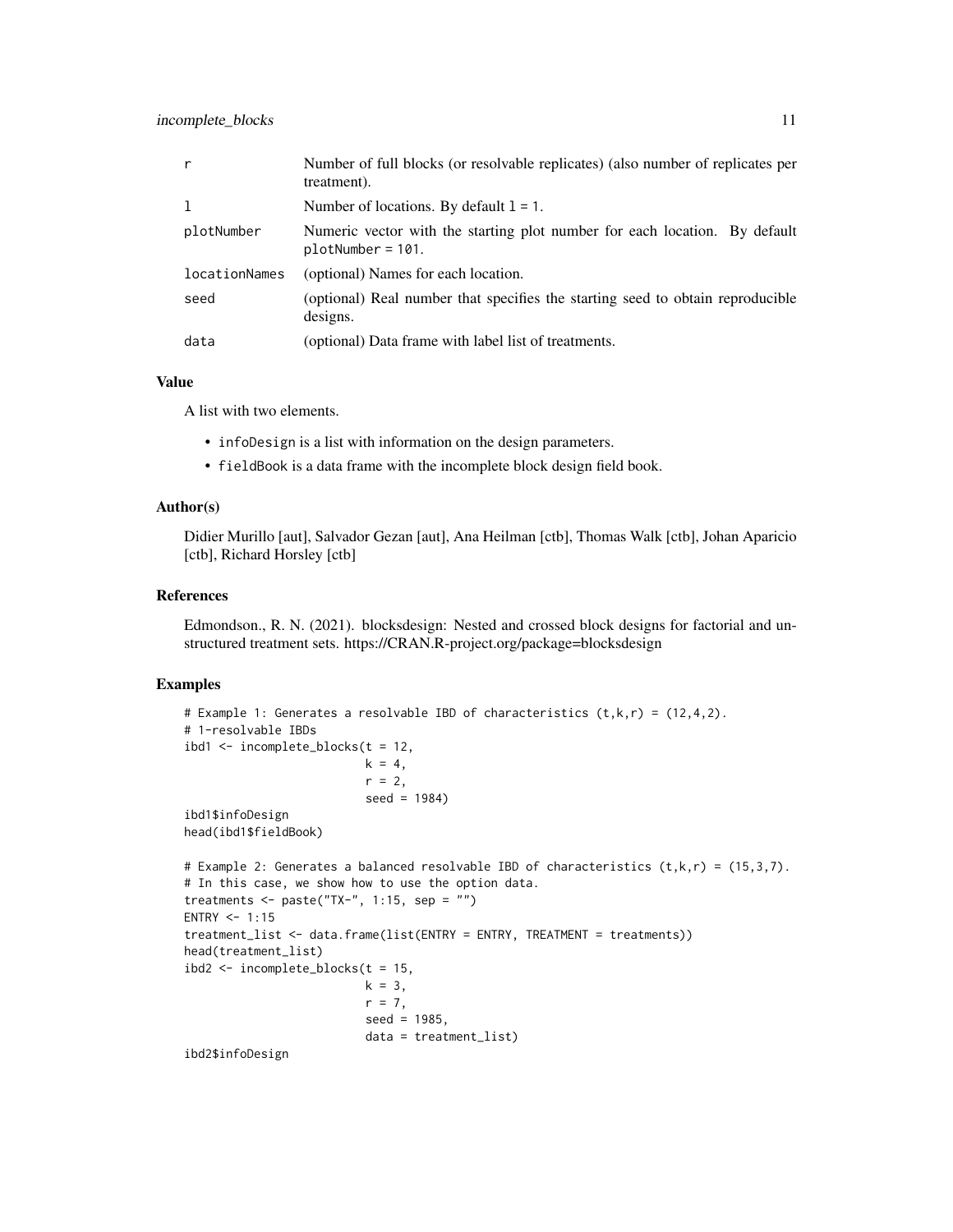<span id="page-11-0"></span>12 latin\_square

head(ibd2\$fieldBook)

### latin\_square *Generates a Latin Square Design*

### Description

Randomly generates a latin square design of up 10 treatments.

#### Usage

```
latin_square(
  t = NULL,reps = 1,
  plotNumber = 101,
  planter = "serpentine",
  seed = NULL,
  locationNames = NULL,
  data = NULL
)
```
### Arguments

| t.            | Number of treatments.                                                                      |  |
|---------------|--------------------------------------------------------------------------------------------|--|
| reps          | Number of full resolvable squares. By default reps = 1.                                    |  |
| plotNumber    | Starting plot number. By default plot Number = $101$ .                                     |  |
| planter       | Option for serpentine or cartesian arrangement. By default planter = 'serpentine'.         |  |
| seed          | (optional) Real number that specifies the starting seed to obtain reproducible<br>designs. |  |
| locationNames | (optional) Name for the location.                                                          |  |
| data          | (optional) Data frame with label list of treatments.                                       |  |

#### Value

A list with information on the design parameters.

Data frame with the latin square field book.

A list with two elements.

- infoDesign is a list with information on the design parameters.
- fieldBook is a data frame with the latin square field book.

#### Author(s)

Didier Murillo [aut], Salvador Gezan [aut], Ana Heilman [ctb], Thomas Walk [ctb], Johan Aparicio [ctb], Thiago de Paula Oliveira[ctb] Richard Horsley [ctb]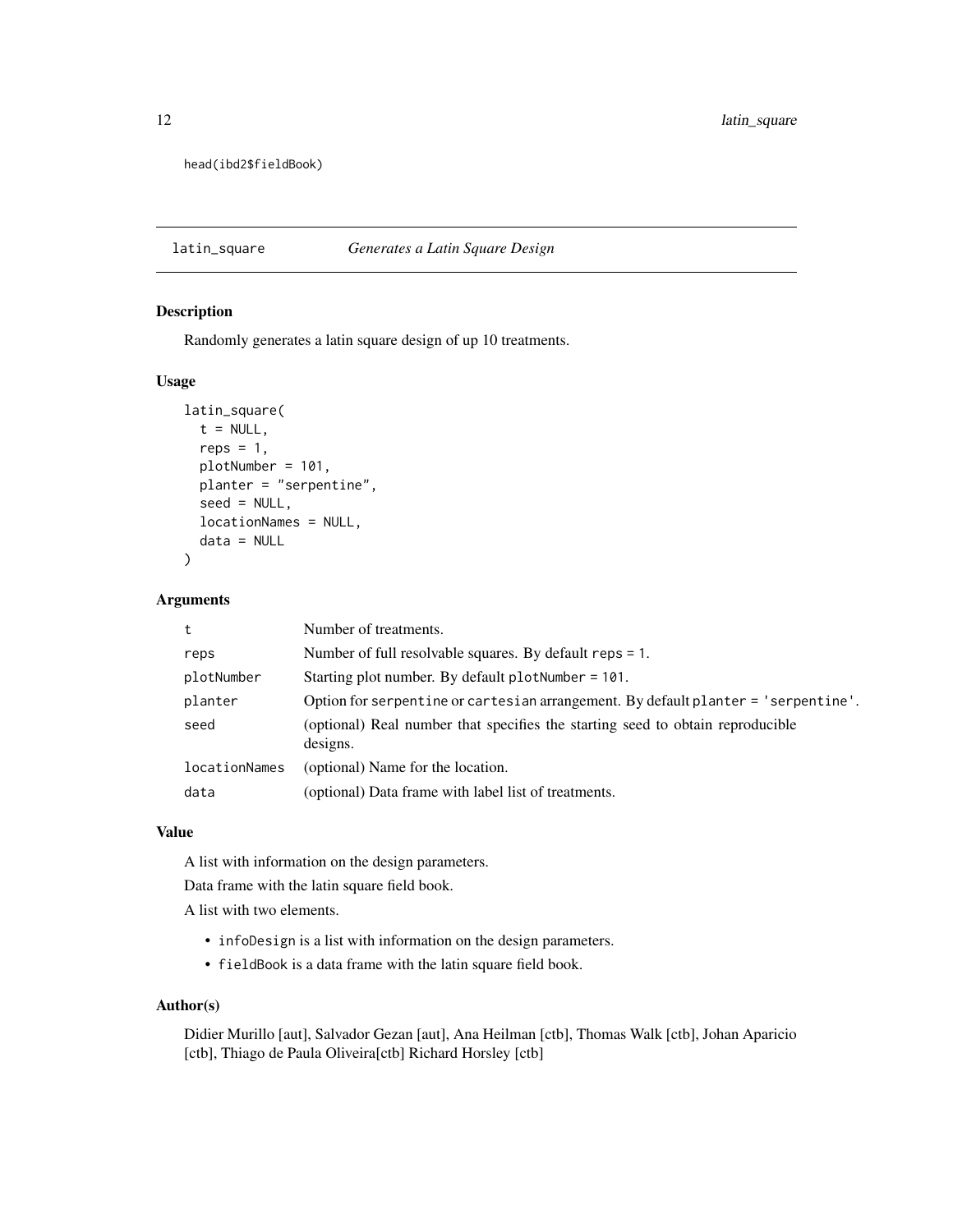#### <span id="page-12-0"></span>References

Federer, W. T. (1955). Experimental Design. Theory and Application. New York, USA. The Macmillan Company.

#### Examples

```
# Example 1: Generates a latin square design with 4 treatments and 2 reps.
latinSq1 \leq latin_square(t = 4,
                         reps = 2,
                         plotNumber = 101,
                         planter = "cartesian",
                         seed = 1980)
print(latinSq1)
summary(latinSq1)
head(latinSq1$fieldBook)
# Example 2: Generates a latin square design with 5 treatments and 3 reps.
latin_data <- data.frame(list(ROW = paste("Period", 1:5, sep = ""),
                               COLUTION = paste("Cow", 1:5, sep = "");TREATMENT = paste("Diet", 1:5, sep = "")))
print(latin_data)
latinSq2 <- latin_square(t = NULL,
                         reps = 3,
                         plotNumber = 101,
                         planter = "cartesian",
                         seed = 1981.
                         data = latin_data)
latinSq2$squares
latinSq2$plotSquares
head(latinSq2$fieldBook)
```
optimized\_arrangement *Generates an Spatial Un-replicated Optimized Arrangement Design*

### Description

Randomly generates a spatial un-replicated optimized arrangement design, where the distance between checks is maximized in such a way that each row and column have control plots. Note that design generation needs the dimension of the field (number of rows and columns).

### Usage

```
optimized_arrangement(
 nrows = NULL,ncols = NULL,
 lines = NULL,
  amountChecks = NULL,
 check = NULL,
```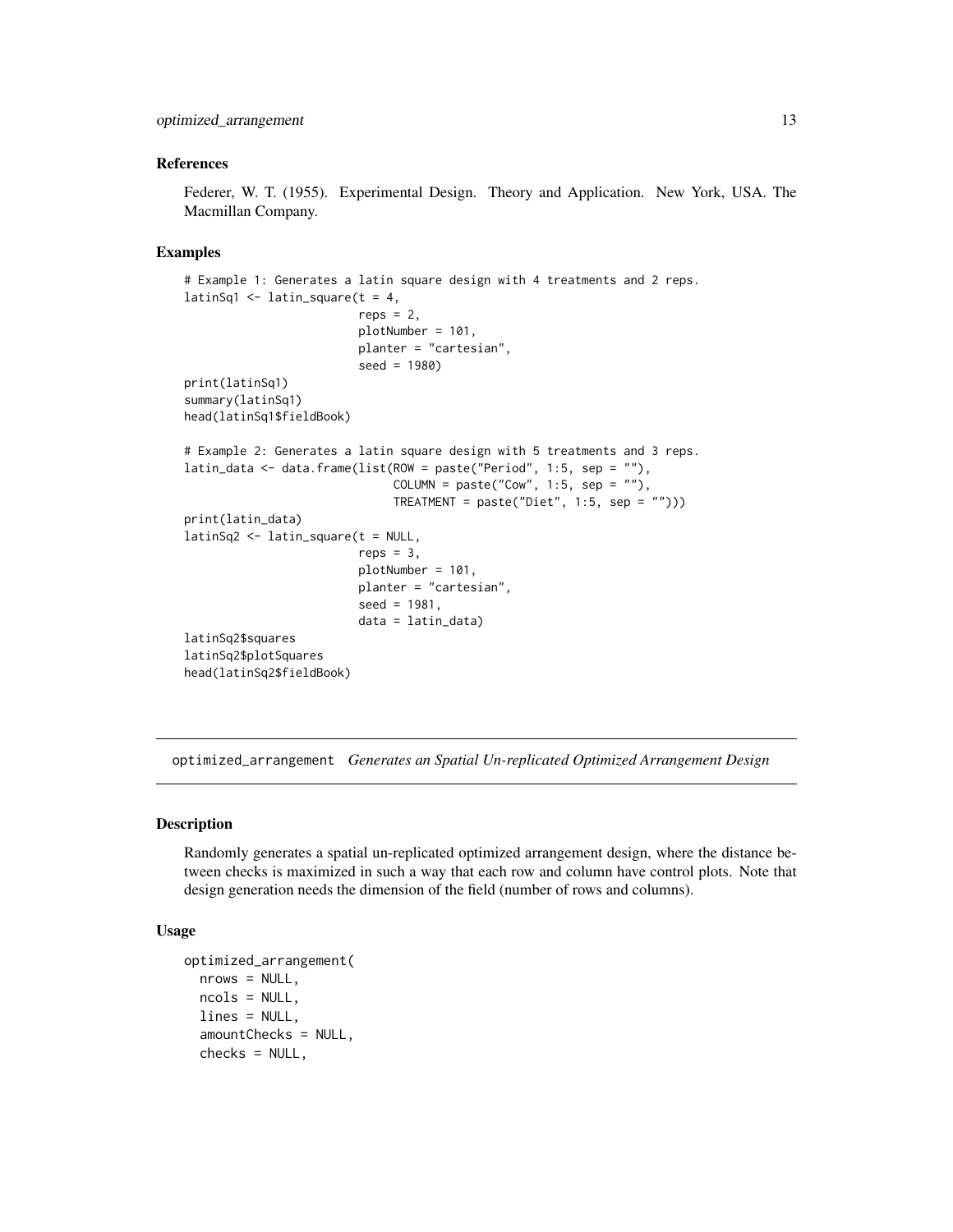```
planter = "serpentine",
  1 = 1,plotNumber = 101,
  seed = NULL,
  exptName = NULL,
  locationNames = NULL,
  data = NULL
\mathcal{L}
```
#### Arguments

| nrows         | Number of rows in the field.                                                                            |  |
|---------------|---------------------------------------------------------------------------------------------------------|--|
| ncols         | Number of columns in the field.                                                                         |  |
| lines         | Number of genotypes, experimental lines or treatments.                                                  |  |
| amountChecks  | Integer with the amount total of checks or a numeric vector with the replicates<br>of each check label. |  |
| checks        | Number of genotypes as checks.                                                                          |  |
| planter       | Option for serpentine or cartesian arrangement. By default planter = 'serpentine'.                      |  |
| 1             | Number of locations. By default $l = 1$ .                                                               |  |
| plotNumber    | Numeric vector with the starting plot number for each location. By default<br>$plotNumber = 101.$       |  |
| seed          | (optional) Real number that specifies the starting seed to obtain reproducible<br>designs.              |  |
| exptName      | (optional) Name of the experiment.                                                                      |  |
| locationNames | (optional) Name for each location.                                                                      |  |
| data          | (optional) Data frame with 3 columns: ENTRY   NAME   REPS.                                              |  |
|               |                                                                                                         |  |

### Value

A list with five elements.

- infoDesign is a list with information on the design parameters.
- layoutRandom is a matrix with the randomization layout.
- plotNumber is a matrix with the layout plot number.
- data\_entry is a data frame with the data input.
- fieldBook is a data frame with field book design. This includes the index (Row, Column).

### Author(s)

Didier Murillo [aut], Salvador Gezan [aut], Ana Heilman [ctb], Thomas Walk [ctb], Johan Aparicio [ctb], Richard Horsley [ctb]

### References

Clarke, G. P. Y., & Stefanova, K. T. (2011). Optimal design for early-generation plant breeding trials with unreplicated or partially replicated test lines. Australian & New Zealand Journal of Statistics, 53(4), 461–480.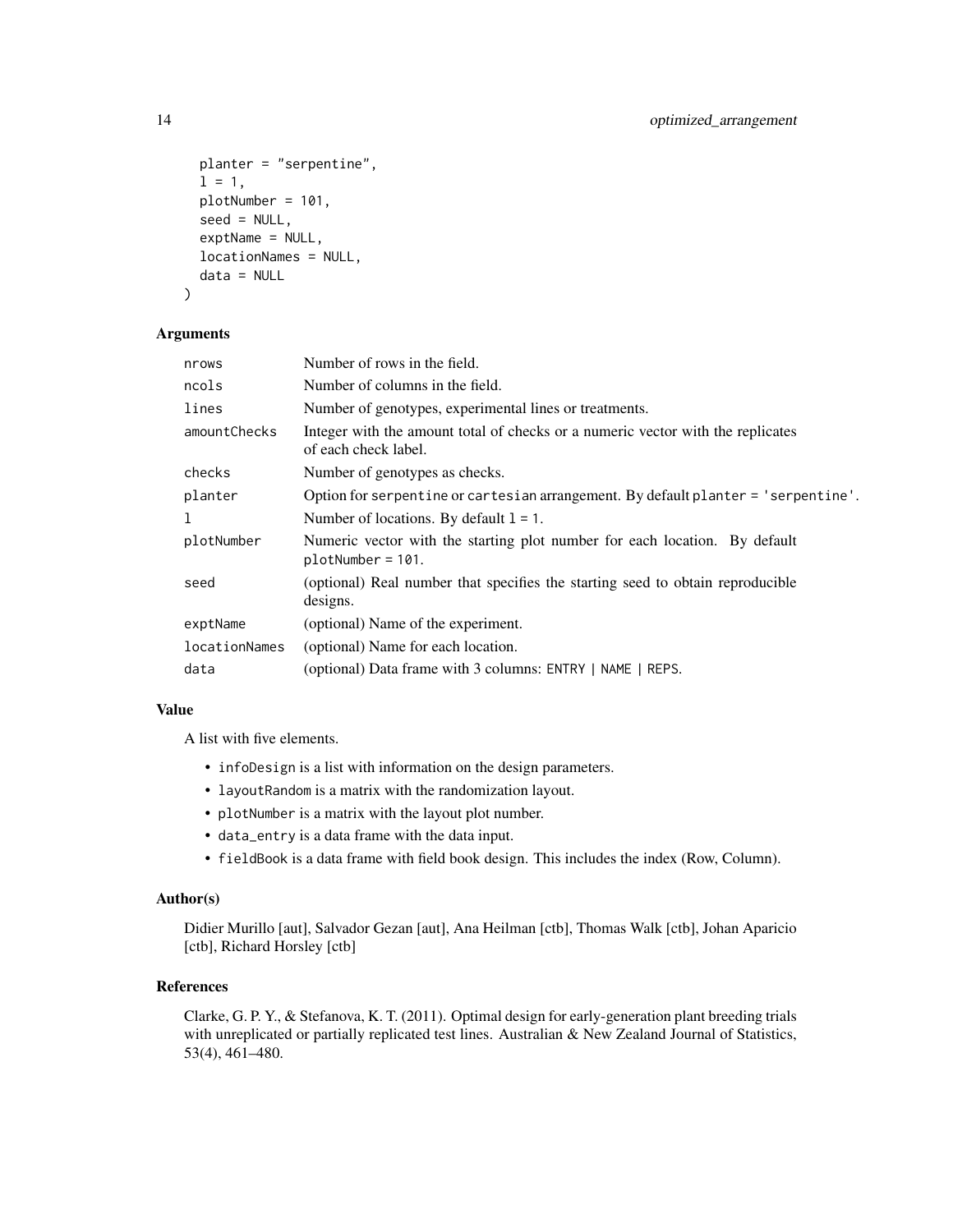#### <span id="page-14-0"></span>Examples

```
# Example 1: Generates a spatial unreplicated optimized arrangement design in one location
# with 362 genotypes + 38 check plots (5 checks) for a field with dimension 20 rows x 20 cols.
OptimAd1 <- optimized_arrangement(nrows = 20, ncols = 20, lines = 362,
                                   amountChecks = 38,
                                   checks = 1:5,
                                   planter = "cartesian",
                                   plotNumber = 101,
                                   seed = 14,
                                   exptName = "20RW1",
                                   locationNames = "CASSELTON")
OptimAd1$infoDesign
OptimAd1$layoutRandom
OptimAd1$plotNumber
head(OptimAd1$fieldBook,12)
# Example 2: Generates a spatial unreplicated optimized arrangement design in one location
# with 635 genotypes + 65 check plots (4 checks) for a field with dimension 20 rows x 35 cols.
# As example, we set up the data option with the entries list.
checks <-4list_checks <- paste("CH", 1:checks, sep = "")
treatments <- paste("G", 5:639, sep = "")
REPS <- c(17, 16, 16, 16, rep(1, 635))
treatment_list <- data.frame(list(ENTRY = 1:639, NAME = c(list_checks, treatments), REPS = REPS))
head(treatment_list, 12)
tail(treatment_list, 12)
OptimAd2 <- optimized_arrangement(nrows = 20, ncols = 35,
                                  planter = "serpentine",
                                  plotNumber = 101,
                                   seed = 12,
                                  exptName = "20YWA2",
                                   locationNames = "MINOT",
                                   data = treatment_list)
OptimAd2$infoDesign
OptimAd2$layoutRandom
OptimAd2$plotNumber
head(OptimAd2$fieldBook,12)
```
partially\_replicated *Generates a Spatial Partially Replicated Arrangement Design*

#### Description

Randomly generates a spatial partially replicated design, where the distance between checks is maximized in such a way that each row and column have control plots. Note that design generation needs the dimension of the field (number of rows and columns).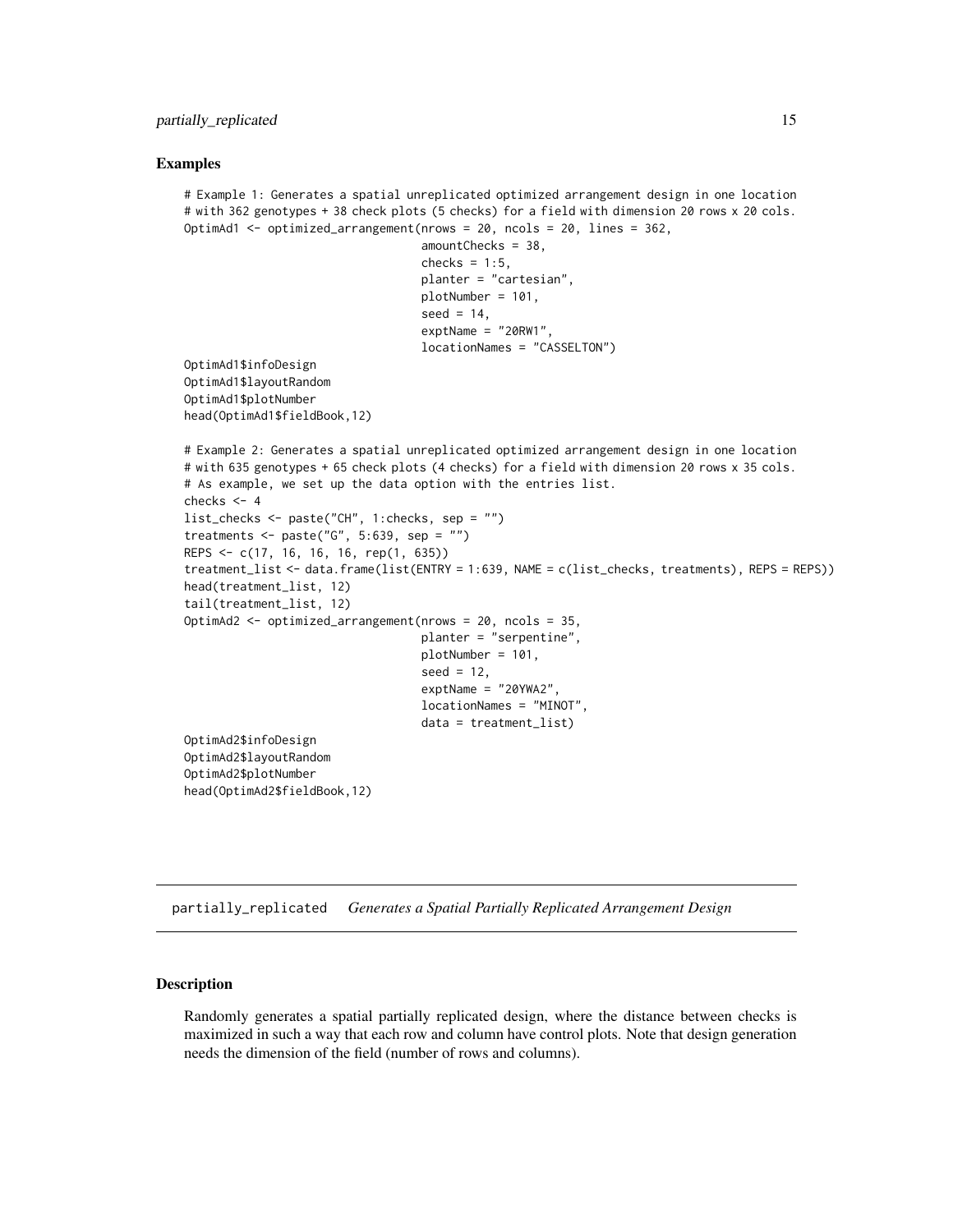### Usage

```
partially_replicated(
  nrows = NULL,
  ncols = NULL,
  repGens = NULL,
  repUnits = NULL,
  planter = "serpentine",
  1 = 1,plotNumber = 101,
  seed = NULL,
  exptName = NULL,
  locationNames = NULL,
  data = NULL
\mathcal{L}
```
### Arguments

| nrows         | Number of rows field.                                                                             |  |
|---------------|---------------------------------------------------------------------------------------------------|--|
| ncols         | Number of columns field.                                                                          |  |
| repGens       | Numeric vector with the amount genotypes to replicate.                                            |  |
| repUnits      | Numeric vector with the number of reps of each genotype.                                          |  |
| planter       | Option for serpentine or cartesian movement. By default planter = 'serpentine'.                   |  |
| 1             | Number of locations. By default $l = 1$ .                                                         |  |
| plotNumber    | Numeric vector with the starting plot number for each location. By default<br>$plotNumber = 101.$ |  |
| seed          | (optional) Real number that specifies the starting seed to obtain reproducible<br>designs.        |  |
| exptName      | (optional) Name of the experiment.                                                                |  |
| locationNames | (optional) Name for each location.                                                                |  |
| data          | (optional) Dataframe with 3 columns: ENTRY   NAME   REPS.                                         |  |

### Value

A list with five elements.

- infoDesign is a list with information on the design parameters.
- layoutRandom is a matrix with the randomization layout.
- plotNumber is a matrix with the layout plot number.
- data\_entry is a data frame with the data input.
- fieldBook is a data frame with field book design. This includes the index (Row, Column).

#### Author(s)

Didier Murillo [aut], Salvador Gezan [aut], Ana Heilman [ctb], Thomas Walk [ctb], Johan Aparicio [ctb], Richard Horsley [ctb]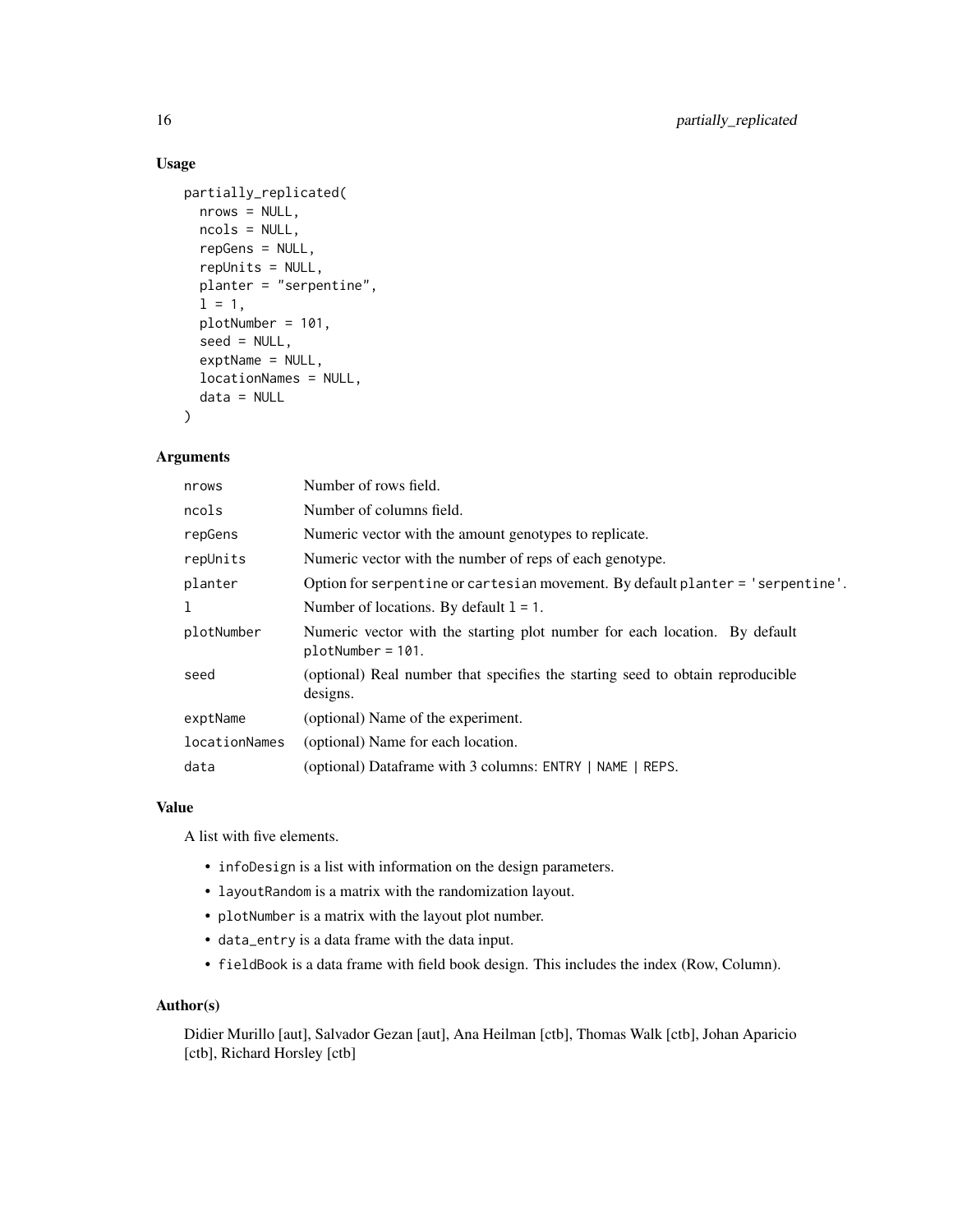#### <span id="page-16-0"></span>References

Cullis, S., B. R., & Coombes, N. E. (2006). On the design of early generation variety trials with correlated data. Journal of Agricultural, Biological, and Environmental Statistics, 11, 381–393. https://doi.org/10.1198/108571106X154443

#### Examples

# Example 1: Generates a spatial optimized partially replicated arrangement design in one # location with 342 genotypes for a field with dimensions 25 rows x 18 cols. # Note that there are 280 genotypes unreplicated (only one time), 50 genotypes replicated # two times, and 10 genotypes replicated three times, and two checks 20 times each one. SpatpREP1 <- partially\_replicated(nrows = 25,  $ncols = 18$ ,  $repGens = c(280, 50, 10, 1, 1),$ repUnits = c(1,2,3,20,20), planter = "cartesian", plotNumber = 101, seed  $= 77$ ) SpatpREP1\$infoDesign SpatpREP1\$layoutRandom SpatpREP1\$plotNumber head(SpatpREP1\$fieldBook,12) # Example 2: Generates a spatial optimized partially replicated arrangement design with 492 # genotypes in a field with dimensions 30 rows x 20 cols. Note that there 384 genotypes # unreplicated (only one time), 108 genotypes replicated two times. # In this case we don't have check plots. # As example, we set up the data option with the entries list. NAME <- paste("G", 1:492, sep = "") repGens =  $c(108, 384)$ ; repUnits =  $c(2,1)$ REPS <- rep(repUnits, repGens) treatment\_list <- data.frame(list(ENTRY = 1:492, NAME = NAME, REPS = REPS)) head(treatment\_list, 12) tail(treatment\_list, 12) SpatpREP2 <- partially\_replicated(nrows = 30,  $ncols = 20$ , planter = "serpentine", plotNumber = 101, seed =  $41$ , data = treatment\_list) SpatpREP2\$infoDesign SpatpREP2\$layoutRandom SpatpREP2\$plotNumber

head(SpatpREP2\$fieldBook,10)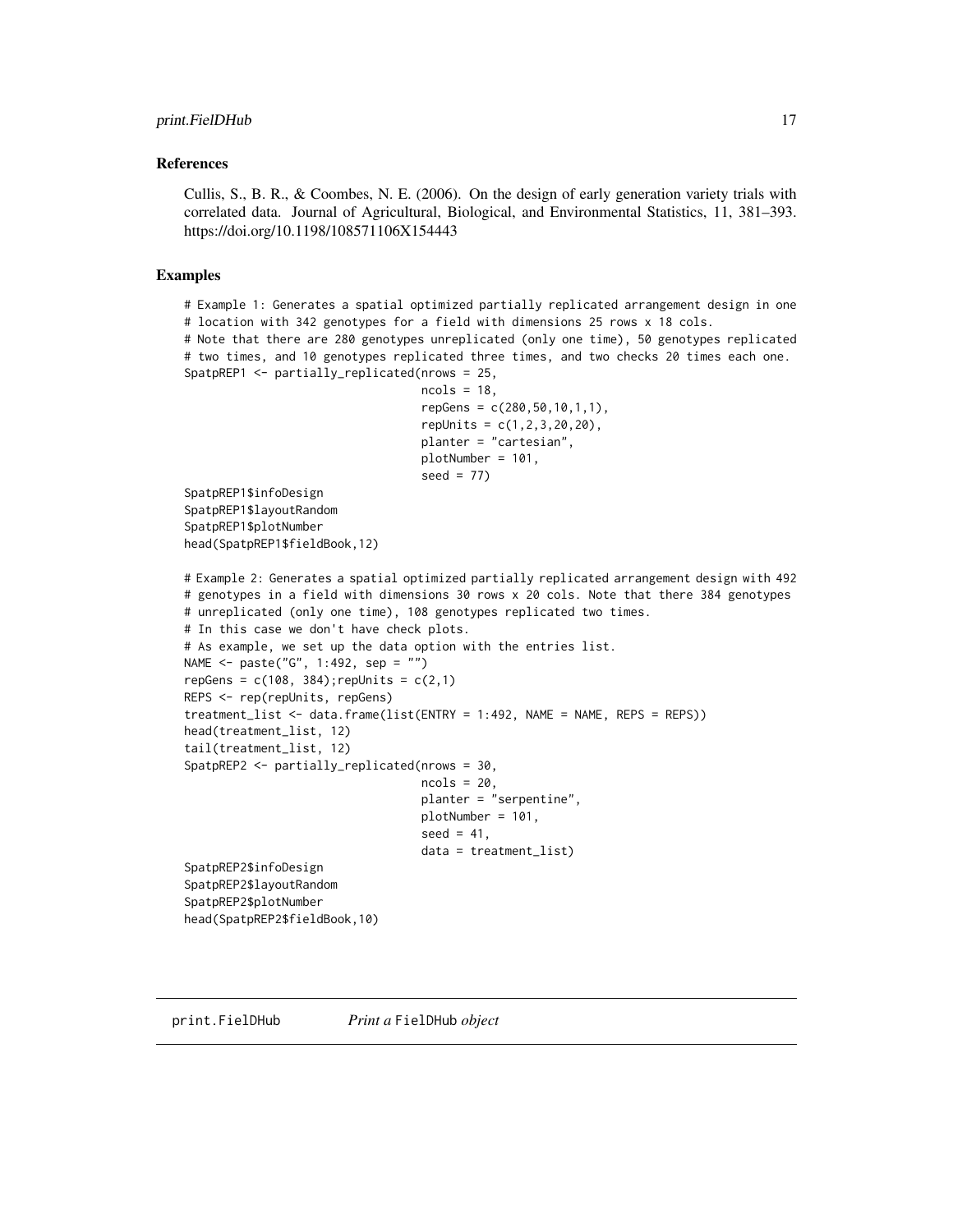### Description

Prints information about any FielDHub function.

#### Usage

```
## S3 method for class 'FielDHub'
print(x, n, ...)
```
#### Arguments

| x | an object inheriting from class                                                                                                                                                                                                                        |
|---|--------------------------------------------------------------------------------------------------------------------------------------------------------------------------------------------------------------------------------------------------------|
| n | a single integer. If positive or zero, size for the resulting object: number of<br>elements for a vector (including lists), rows for a matrix or data frame or lines<br>for a function. If negative, all but the n last/first number of elements of x. |
| . | further arguments passed to head.                                                                                                                                                                                                                      |

### Value

an object inheriting from class FielDHub

### Author(s)

Thiago de Paula Oliveira, <thiago.paula.oliveira@alumni.usp.br> [aut], Didier Murillo [aut]

### Examples

```
# Example 1: Generates a CRD design with 5 treatments and 5 reps each.
crd1 <- CRD(t = 5, reps = 5, plotNumber = 101,seed = 1985, locationName = "Fargo")
crd1$infoDesign
print(crd1)
```
print.summary.FielDHub

*Print the summary of a* FielDHub *object*

### Description

Print summary information on the design parameters, and data frame structure

### Usage

```
## S3 method for class 'summary.FielDHub'
print(x, \ldots)
```
<span id="page-17-0"></span>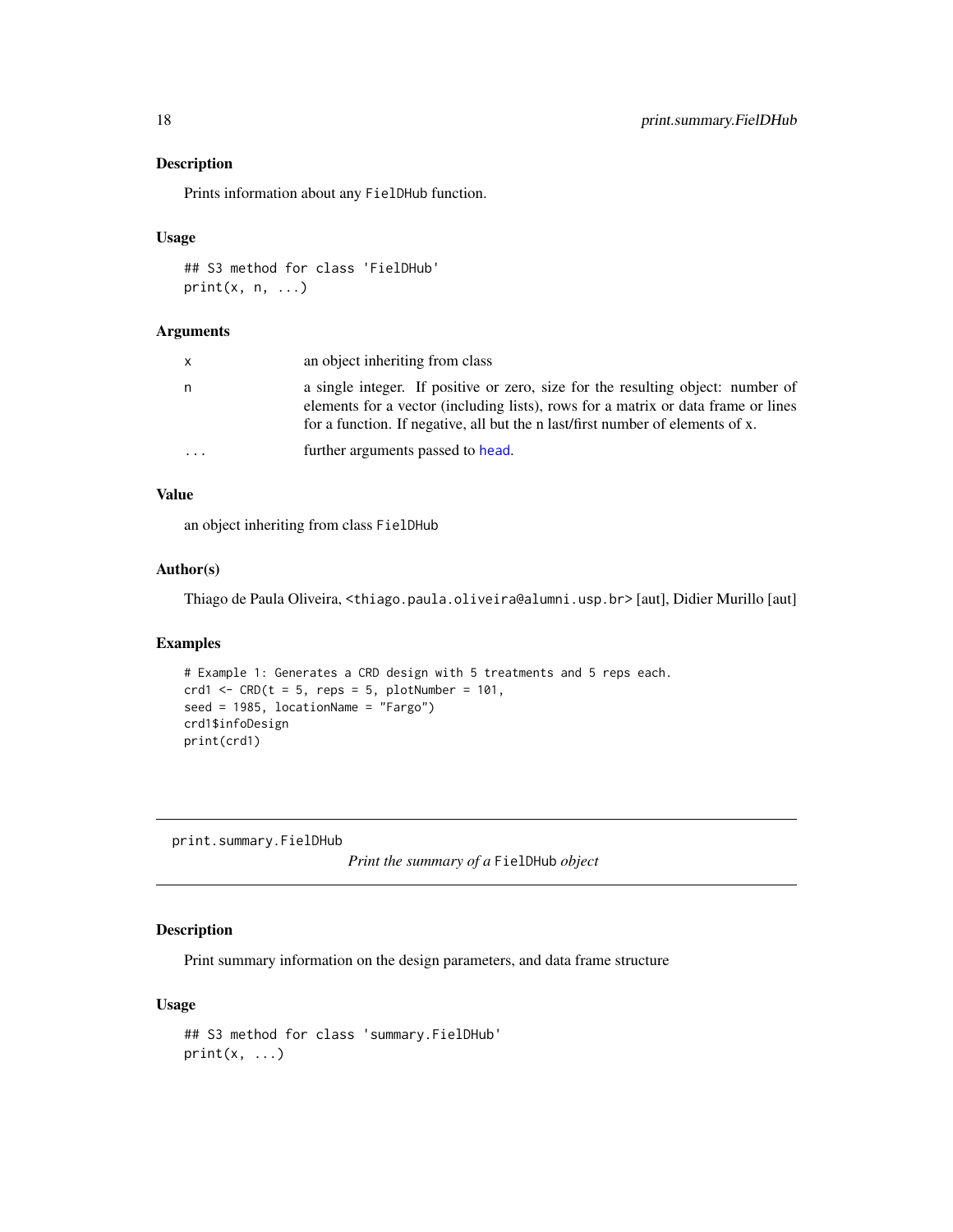#### <span id="page-18-0"></span> $RCBD$  19

### Arguments

| X                       | an object inheriting from class FielDHub |
|-------------------------|------------------------------------------|
| $\cdot$ $\cdot$ $\cdot$ | Unused, for extensibility                |

### Value

an object inheriting from class FielDHub

### Author(s)

Thiago de Paula Oliveira, <thiago.paula.oliveira@alumni.usp.br> [aut], Didier Murillo [aut]

RCBD *Generates a Randomized Complete Block Design (RCBD)*

### Description

It randomly generates a randomized complete block design (RCBD) across locations.

### Usage

```
RCBD(
  t = NULL,reps = NULL,
 1 = 1,plotNumber = 101,
 continuous = FALSE,
 planter = "serpentine",
  seed = NULL,
 locationNames = NULL,
  data = NULL
)
```

| Number of replicates (full blocks) of each treatment.<br>reps<br>$\mathbf{1}$<br>Number of locations. By default $1 = 1$ .<br>Numeric vector with the starting plot number for each location. By default<br>plotNumber<br>$plotNumber = 101.$<br>continuous<br>Logical value for plot number continuous or not. By default continuous $=$<br>FALSE.<br>planter | t | An integer number with total number of treatments or a vector of dimension t<br>with labels. |
|----------------------------------------------------------------------------------------------------------------------------------------------------------------------------------------------------------------------------------------------------------------------------------------------------------------------------------------------------------------|---|----------------------------------------------------------------------------------------------|
|                                                                                                                                                                                                                                                                                                                                                                |   |                                                                                              |
|                                                                                                                                                                                                                                                                                                                                                                |   |                                                                                              |
|                                                                                                                                                                                                                                                                                                                                                                |   |                                                                                              |
|                                                                                                                                                                                                                                                                                                                                                                |   |                                                                                              |
|                                                                                                                                                                                                                                                                                                                                                                |   | Option for serpentine or cartesian arrangement. By default planter = 'serpentine'.           |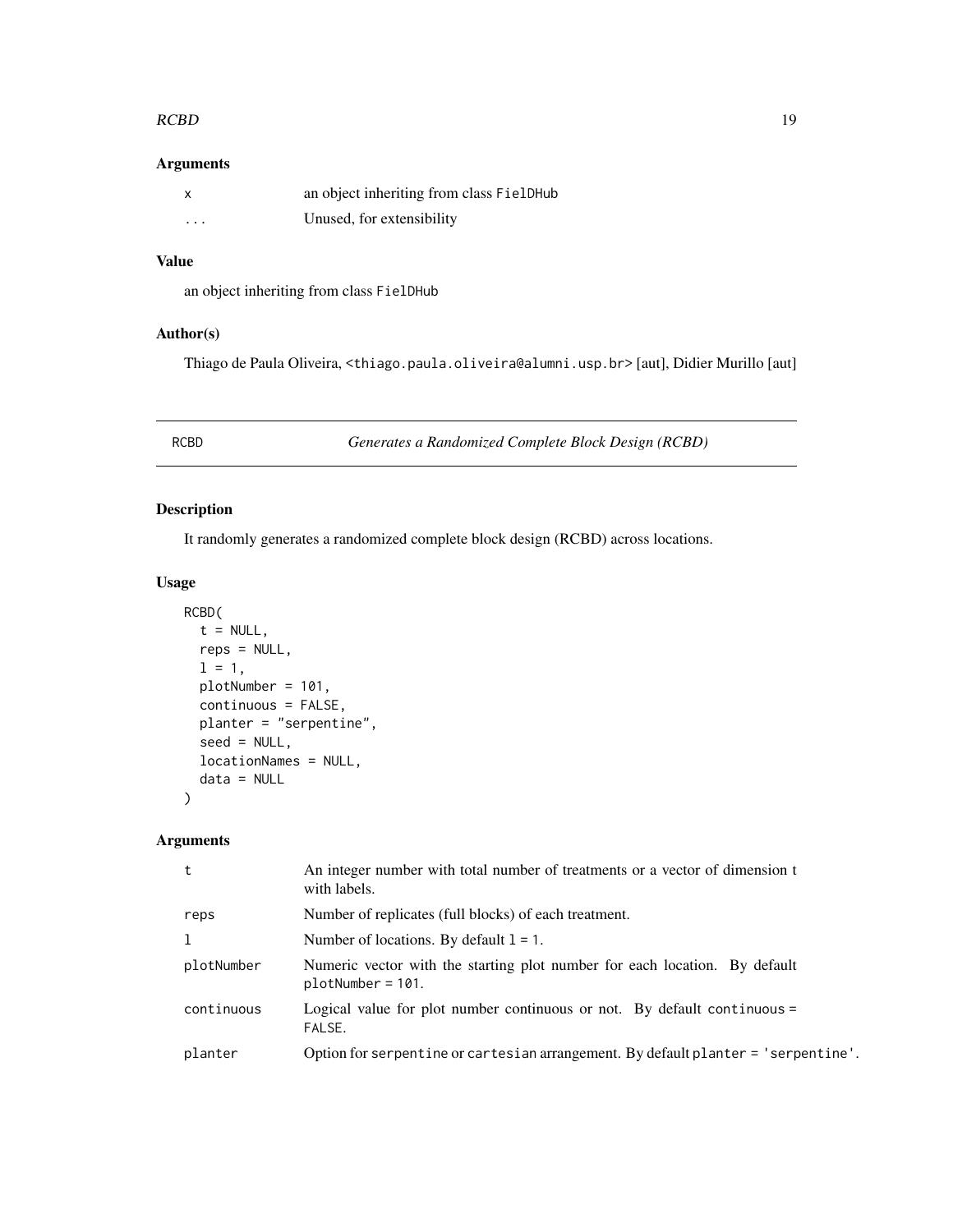#### Value

A list with five elements.

- infoDesign is a list with information on the design parameters.
- layoutRandom is the RCBD layout randomization for each location.
- plotNumber is the plot number layout for each location.
- fieldBook is a data frame with the RCBD field book design.

### Author(s)

Didier Murillo [aut], Salvador Gezan [aut], Ana Heilman [ctb], Thomas Walk [ctb], Johan Aparicio [ctb], Richard Horsley [ctb]

### References

Federer, W. T. (1955). Experimental Design. Theory and Application. New York, USA. The Macmillan Company.

```
# Example 1: Generates a RCBD design with 3 blocks and 20 treatments across 3 locations.
rcbd1 < - RCBD(t = LETTERS[1:20], reps = 5, l = 3,
              plotNumber = c(101,1001, 2001),
              continuous = TRUE,
              planter = "serpentine",
              seed = 1020,
              locationNames = c("FARGO", "MINOT", "CASSELTON"))
rcbd1$infoDesign
rcbd1$layoutRandom
rcbd1$plotNumber
head(rcbd1$fieldBook)
# Example 2: Generates a RCBD design with 6 blocks and 18 treatments in one location.
# In this case, we show how to use the option data.
treatments \leq paste("ND-", 1:18, sep = "")
treatment_list <- data.frame(list(TREATMENT = treatments))
head(treatment_list)
rcbd2 \leq RCBD(reps = 6, 1 = 1,plotNumber = 101,
              continuous = FALSE,
              planter = "serpentine",
              seed = 13,
              locationNames = "IBAGUE",
              data = treatment_list)
```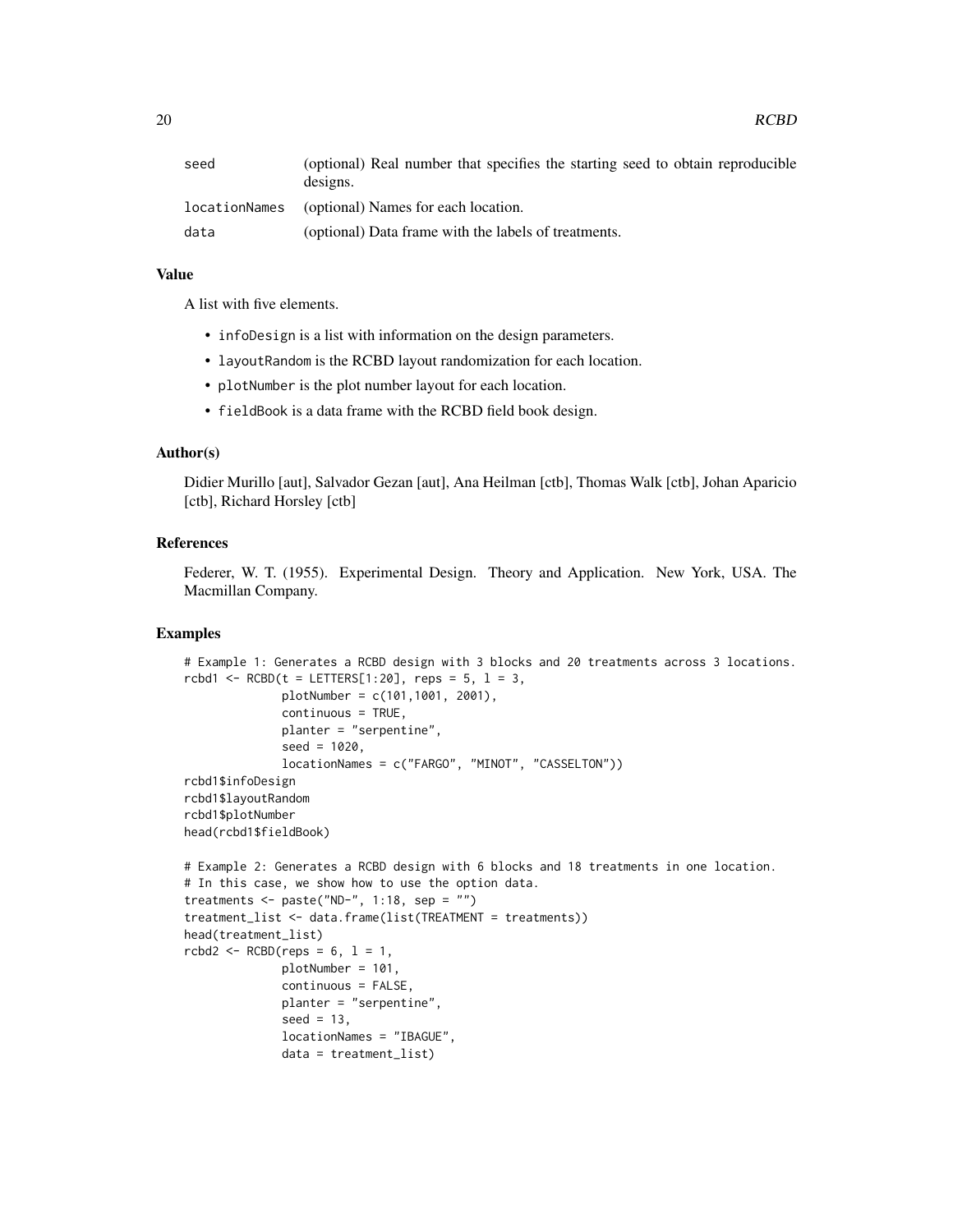<span id="page-20-0"></span>rcbd2\$infoDesign rcbd2\$layoutRandom rcbd2\$plotNumber head(rcbd2\$fieldBook)

| RCBD_augmented | Generates an Augmented Randomized Complete Block Design (AR- |  |  |
|----------------|--------------------------------------------------------------|--|--|
|                | CBD)                                                         |  |  |

### Description

It randomly generates an augmented randomized complete block design across locations (ARCBD).

### Usage

```
RCBD_augmented(
  lines = NULL,
  checks = NULL,
 b = NULL,1 = 1,planter = "serpentine",
 plotNumber = 101,
 exptName = NULL,
  seed = NULL,
  locationNames = NULL,
  repsExpt = 1,
  random = TRUE,data = NULL
\mathcal{L}
```

| lines         | Treatments, number of lines for test.                                                             |
|---------------|---------------------------------------------------------------------------------------------------|
| checks        | Number of checks per augmented block.                                                             |
| $\mathbf b$   | Number of augmented blocks.                                                                       |
| 1             | Number of locations. By default $l = 1$ .                                                         |
| planter       | Option for serpentine or cartesian arrangement. By default planter = 'serpentine'.                |
| plotNumber    | Numeric vector with the starting plot number for each location. By default<br>$plotNumber = 101.$ |
| exptName      | (optional) Name of experiment.                                                                    |
| seed          | (optional) Real number that specifies the starting seed to obtain reproducible<br>designs.        |
| locationNames | (optional) Name for each location.                                                                |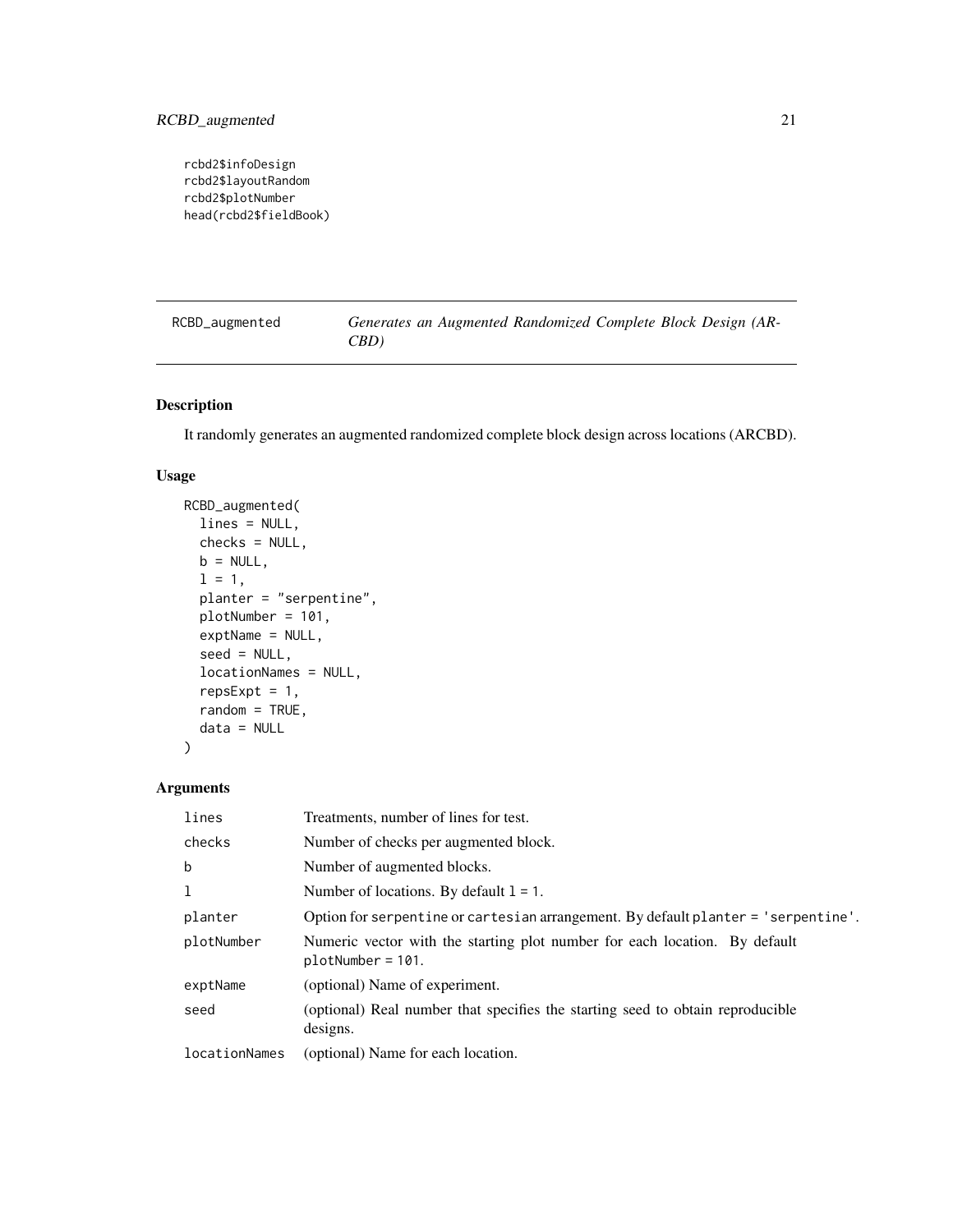| repsExpt | (optional) Number of reps of experiment. By default $repsExpt = 1$ .    |
|----------|-------------------------------------------------------------------------|
| random   | Logical value to randomize treatments or not. By default random = TRUE. |
| data     | (optional) Data frame with the labels of treatments.                    |

### Value

A list with five elements.

- infoDesign is a list with information on the design parameters.
- layoutRandom is the ARCBD layout randomization for the first location.
- plotNumber is the plot number layout for the first location.
- exptNames is the experiment names layout.
- data\_entry is a data frame with the data input.
- fieldBook is a data frame with the ARCBD field book.

### Author(s)

Didier Murillo [aut], Salvador Gezan [aut], Ana Heilman [ctb], Thomas Walk [ctb], Johan Aparicio [ctb], Richard Horsley [ctb]

### References

Federer, W. T. (1955). Experimental Design. Theory and Application. New York, USA. The Macmillan Company.

```
# Example 1: Generates an ARCBD with 6 blocks, 3 checks for each, and 50 treatments
# in two locations.
ARCBD1 \leq RCBD_augmented(lines = 50, checks = 3, b = 6, l = 2,
                         planter = "cartesian",
                         plotNumber = c(1,1001),seed = 23,
                         locationNames = c("FARGO", "MINOT"))
ARCBD1$infoDesign
ARCBD1$layoutRandom
ARCBD1$exptNames
ARCBD1$plotNumber
head(ARCBD1$fieldBook, 12)
# Example 2: Generates an ARCBD with 17 blocks, 4 checks for each, and 350 treatments
# in 3 locations.
# In this case, we show how to use the option data.
checks <-4;list_checks <- paste("CH", 1:checks, sep = "")
treatments \leq paste("G", 5:354, sep = "")
treatment_list <- data.frame(list(ENTRY = 1:354, NAME = c(list_checks, treatments)))
head(treatment_list, 12)
ARCBD2 <- RCBD_augmented(lines = 350, checks = 4, b = 17, l = 3,
```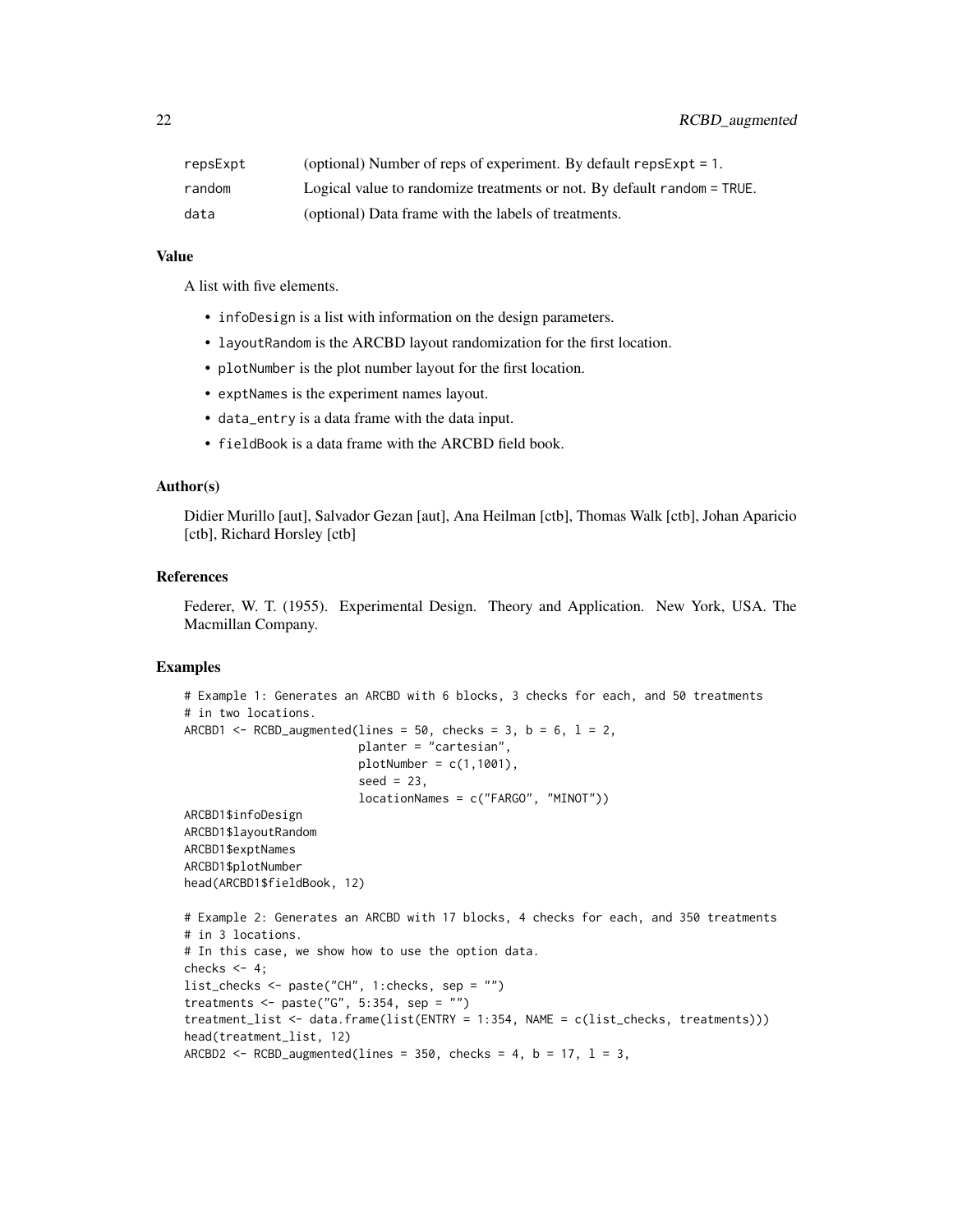### <span id="page-22-0"></span>rectangular\_lattice 23

```
planter = "serpentine",
                        plotNumber = c(101,1001,2001),
                         seed = 24,
                        locationNames = LETTERS[1:3],
                        data = treatment_list)
ARCBD2$infoDesign
ARCBD2$layoutRandom
ARCBD2$exptNames
ARCBD2$plotNumber
head(ARCBD2$fieldBook, 12)
```
rectangular\_lattice *Generates a Rectangular Lattice Design.*

### Description

It randomly generates a rectangular lattice design across locations.

### Usage

```
rectangular_lattice(
 t = NULL,k = NULL,r = NULL,1 = 1,plotNumber = 101,
 locationNames = NULL,
 seed = NULL,
 data = NULL
)
```

| t             | Number of treatments.                                                                             |
|---------------|---------------------------------------------------------------------------------------------------|
| k             | Size of incomplete blocks (number of units per incomplete block).                                 |
| $\mathsf{r}$  | Number of blocks (full resolvable replicates).                                                    |
| <b>T</b>      | Number of locations. By default $l = 1$ .                                                         |
| plotNumber    | Numeric vector with the starting plot number for each location. By default<br>$plotNumber = 101.$ |
| locationNames | (optional) Names for each location.                                                               |
| seed          | (optional) Real number that specifies the starting seed to obtain reproducible<br>designs.        |
| data          | (optional) Data frame with label list of treatments.                                              |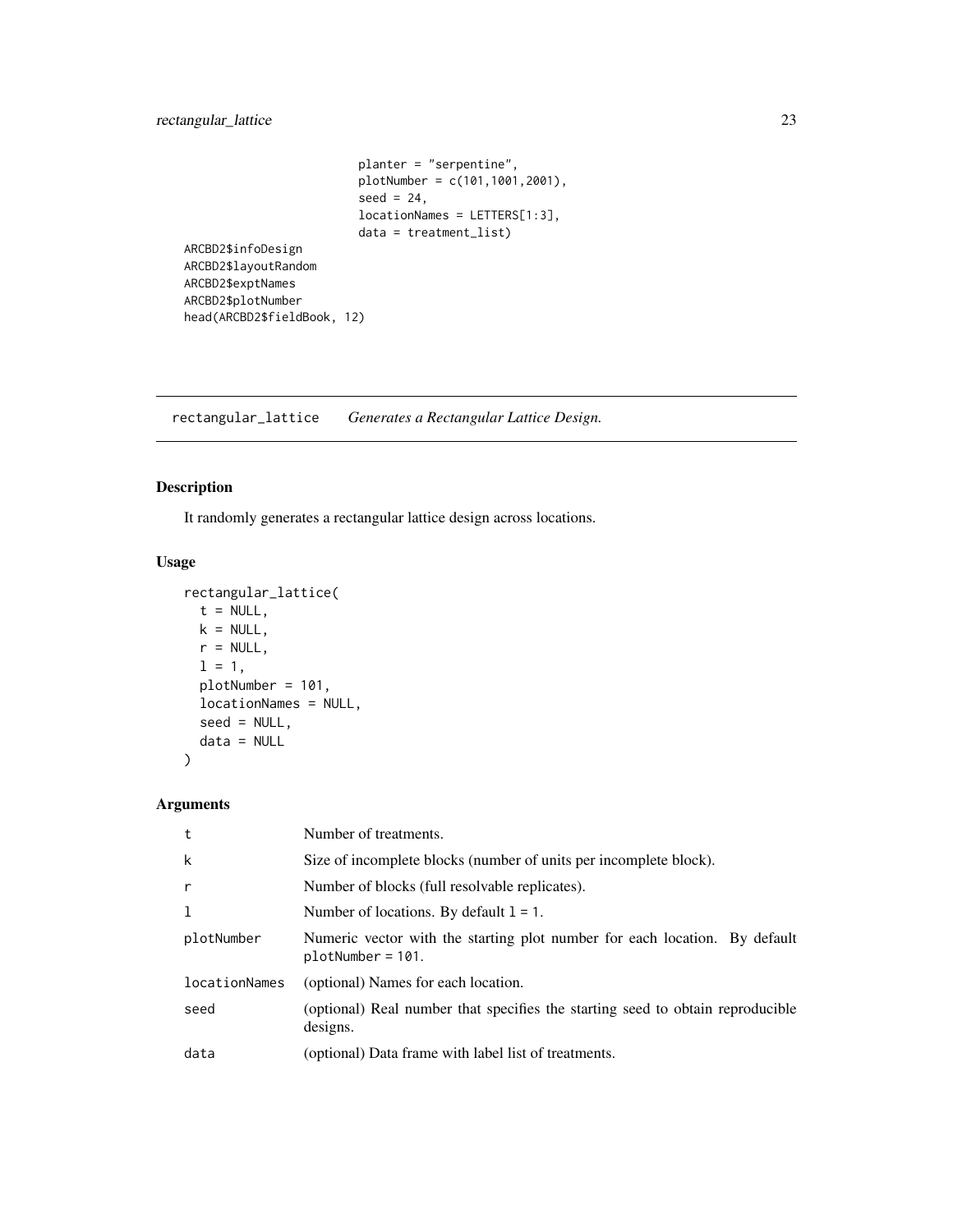<span id="page-23-0"></span>A list with two elements.

- infoDesign is a list with information on the design parameters.
- fieldBook is a data frame with the rectangular lattice design field book.

#### Author(s)

Didier Murillo [aut], Salvador Gezan [aut], Ana Heilman [ctb], Thomas Walk [ctb], Johan Aparicio [ctb], Richard Horsley [ctb]

### References

Edmondson., R. N. (2021). blocksdesign: Nested and crossed block designs for factorial and unstructured treatment sets. https://CRAN.R-project.org/package=blocksdesign

#### Examples

```
# Example 1: Generates a rectangular lattice design with 6 full blocks, 4 units per IBlock (k)
# and 20 treatments in one location.
rectangularLattice1 <- rectangular_lattice(t = 20, k = 4, r = 6, l = 1,
                                            plotNumber = 101,
                                            locationNames = "FARGO",
                                            seed = 126)
rectangularLattice1$infoDesign
head(rectangularLattice1$fieldBook,12)
# Example 2: Generates a rectangular lattice design with 5 full blocks, 7 units per IBlock (k)
# and 56 treatments across 2 locations.
# In this case, we show how to use the option data.
treatments \leq paste("ND-", 1:56, sep = "")
ENTRY <-1:56treatment_list <- data.frame(list(ENTRY = ENTRY, TREATMENT = treatments))
head(treatment_list)
rectangularLattice2 <- rectangular_lattice(t = 56, k = 7, r = 5, l = 2,
                                            plotNumber = c(1001,2001),
                                            locationNames = c("Loc1", "Loc2"),
                                            seed = 127,
                                            data = treatment_list)
rectangularLattice2$infoDesign
head(rectangularLattice2$fieldBook,12)
```
row\_column *Generates a Resolvable Row-Column Design (RowColD)*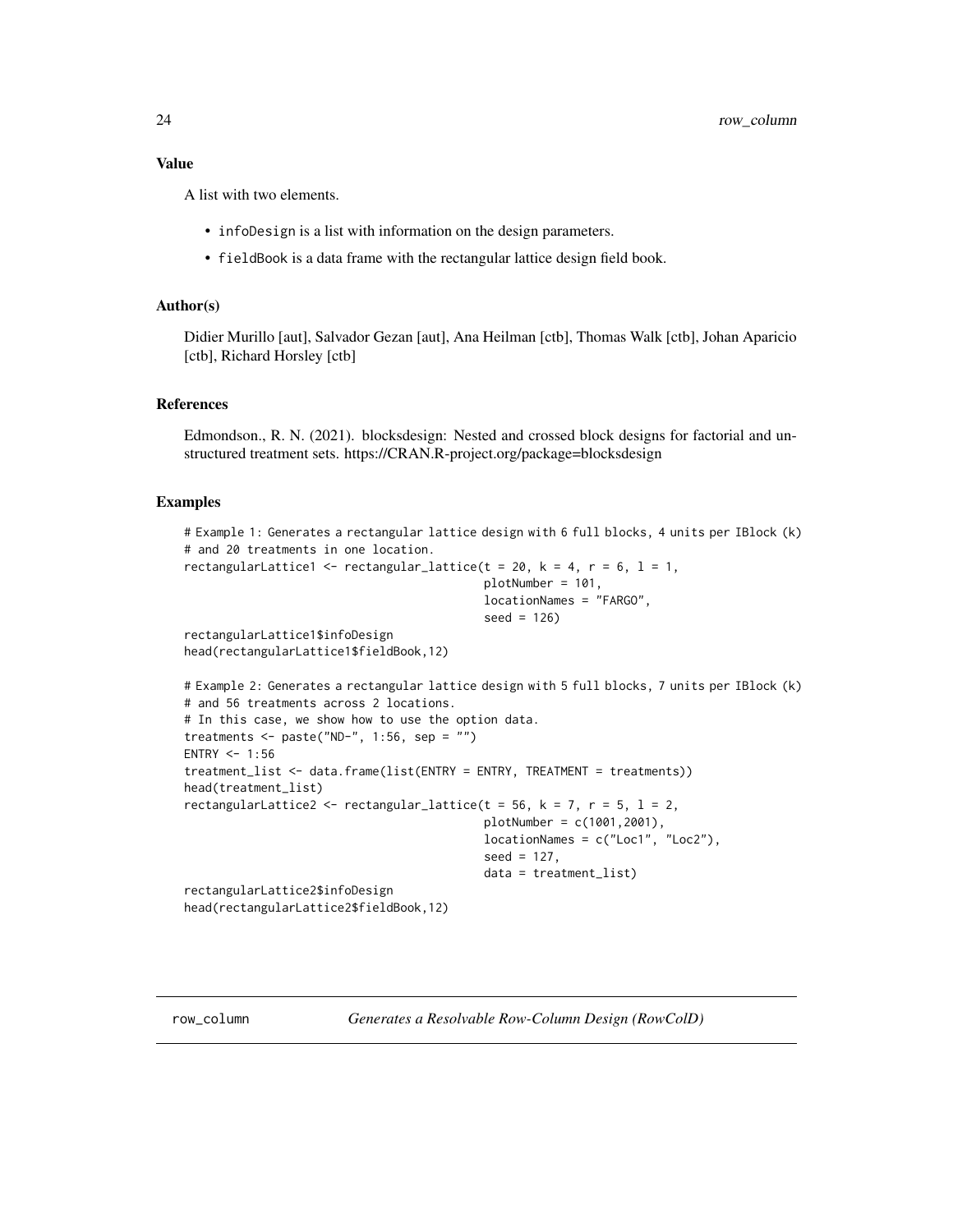### row\_column 25

### Description

It randomly generates a resolvable row-column designs (RowColD). Note that design optimization is only done at the level of rows and not columns; hence, design is suboptimal. The randomization can be done across locations.

### Usage

```
row_column(
  t = NULL,nrows = NULL,
 r = NULL,l = 1,
 plotNumber = 101,
  locationNames = NULL,
  seed = NULL,
  data = NULL
)
```
### Arguments

| t             | Number of treatments.                                                                             |
|---------------|---------------------------------------------------------------------------------------------------|
| nrows         | Number of rows of a full resolvable replicate.                                                    |
| r             | Number of blocks (full resolvable replicates).                                                    |
| ı             | Number of locations. By default $l = 1$ .                                                         |
| plotNumber    | Numeric vector with the starting plot number for each location. By default<br>$plotNumber = 101.$ |
| locationNames | (optional) Names for each location.                                                               |
| seed          | (optional) Real number that specifies the starting seed to obtain reproducible<br>designs.        |
| data          | (optional) Data frame with label list of treatments                                               |

#### Value

A list with four elements.

- infoDesign is a list with information on the design parameters.
- resolvableBlocks a list with the resolvable row columns blocks.
- concurrence is the concurrence matrix.
- fieldBook is a data frame with the row-column field book.

### Author(s)

Didier Murillo [aut], Salvador Gezan [aut], Ana Heilman [ctb], Thomas Walk [ctb], Johan Aparicio [ctb], Richard Horsley [ctb]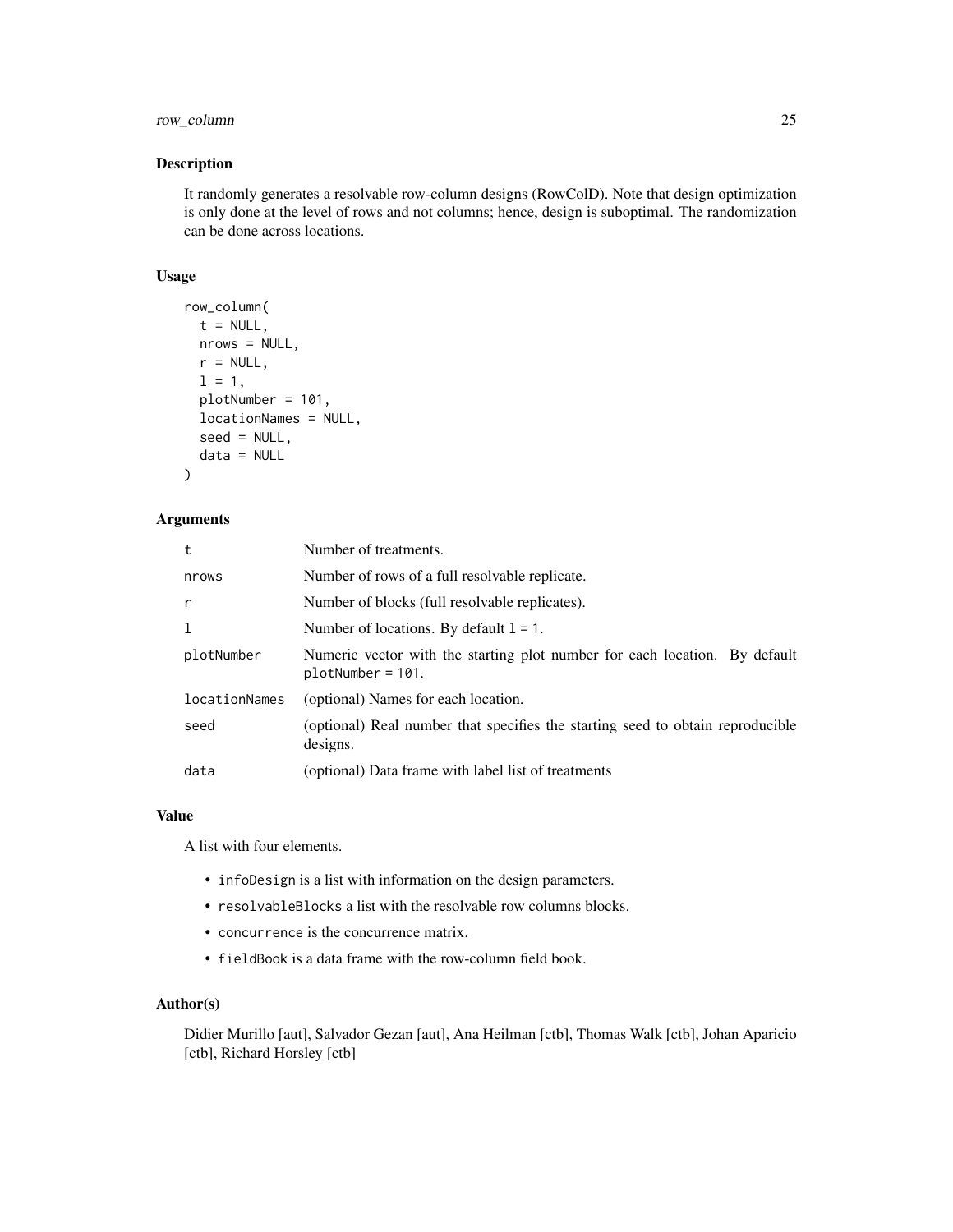### <span id="page-25-0"></span>References

Edmondson., R. N. (2021). blocksdesign: Nested and crossed block designs for factorial and unstructured treatment sets. https://CRAN.R-project.org/package=blocksdesign

#### Examples

```
# Example 1: Generates a row-column design with 3 full blocks and 36 treatments
# and 6 rows. This for one location.
rowcold1 <- row_column(t = 36, nrows = 6, r = 3, l = 1,
                       plotNumber= 101,
                       locationNames = "Loc1",
                       seed = 21)
rowcold1$infoDesign
rowcold1$resolvableBlocks
head(rowcold1$fieldBook,12)
# Example 2: Generates a row-column design with 3 full blocks and 30 treatments
# and 5 rows, for two locations.
# In this case, we show how to use the option data.
treatments <- paste("ND-", 1:30, sep = "")
ENTRY <-1:30treatment_list <- data.frame(list(ENTRY = ENTRY, TREATMENT = treatments))
head(treatment_list)
rowcold2 <- row_column(t = 30, nrows = 5, r = 3, l = 2,
                       plotNumber= c(101,1001),
                       locationNames = c("A", "B"),
                       seed = 15,
                       data = treatment_list)
rowcold2$infoDesign
rowcold2$resolvableBlocks
head(rowcold2$fieldBook,12)
```
run\_app *Run the Shiny Application*

### Description

Run the Shiny Application

#### Usage

run\_app(...)

#### Arguments

... Unused, for extensibility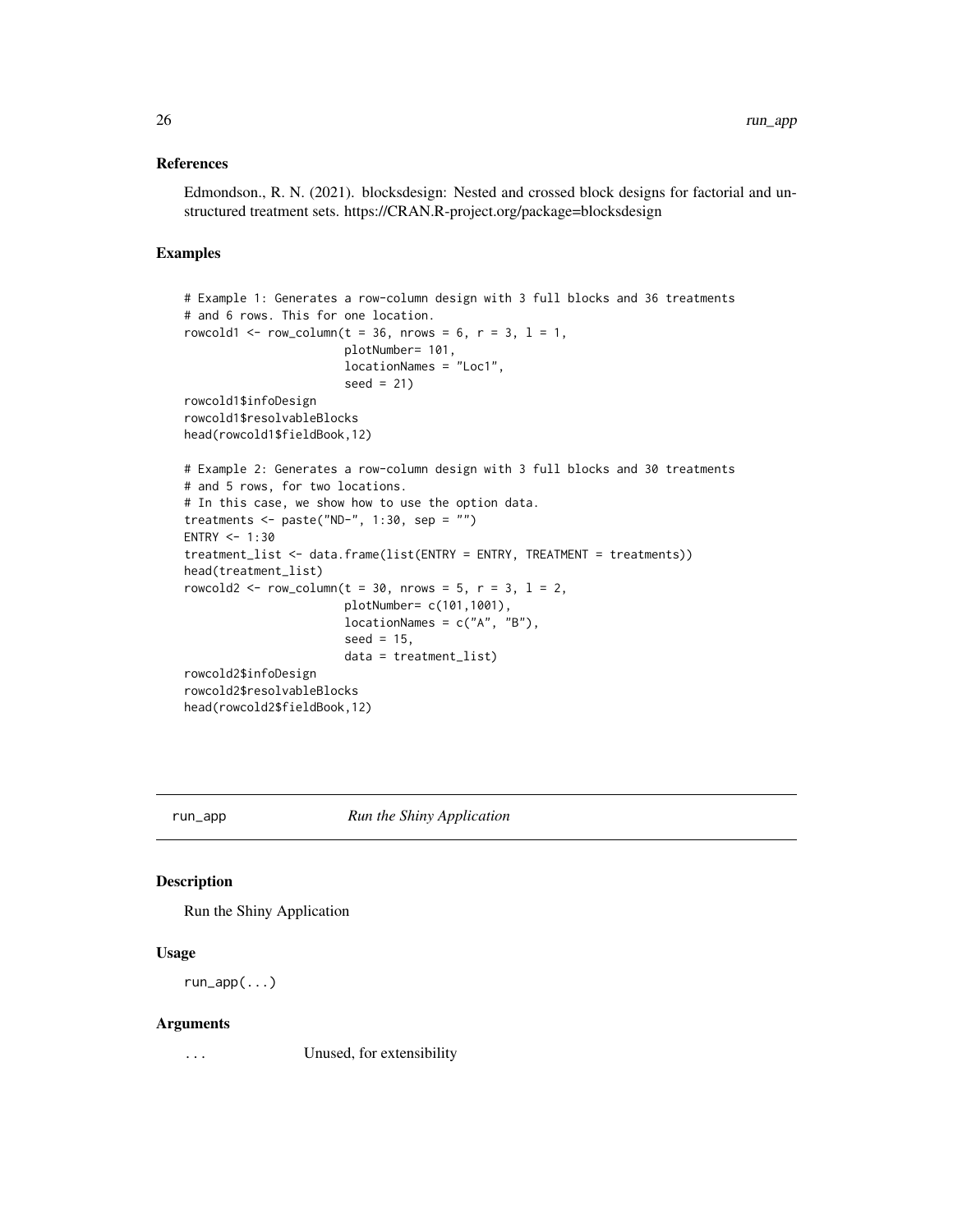### <span id="page-26-0"></span>split\_families 27

### Value

A shiny app object

split\_families *Split a population of genotypes randomly into several locations.*

#### Description

Split a population of genotypes randomly into several locations, with the aim of having approximatelly the same number of replicates of each genotype, line or treatment per location.

#### Usage

 $split_families(1 = NULL, data = NULL)$ 

#### Arguments

|      | Number of locations.                                                                                                              |
|------|-----------------------------------------------------------------------------------------------------------------------------------|
| data | Data frame with the entry (ENTRY) and the labels of each treatment (NAME)<br>and number of individuals per family group (FAMILY). |

### Value

A list with two elements.

- rowsEachlist is a table with a summary of cases.
- data\_locations is a data frame with the entries for each location

#### Author(s)

Didier Murillo [aut], Salvador Gezan [aut], Ana Heilman [ctb], Thomas Walk [ctb], Johan Aparicio [ctb], Richard Horsley [ctb]

```
# Example 1: Split a population of 3000 and 200 families into 8 locations.
# Original dataset is been simulated.
set.seed(77)
N <- 3000; families <- 200
ENTRY < -1:NNAME <- paste0("SB-", 1:N)
FAMILY \leq vector(mode = "numeric", length = N)
x < -1:Nfor (i in x) { FAMILY[i] < - sample(1: families, size = 1, replace = TRUE) }
gen.list <- data.frame(list(ENTRY = ENTRY, NAME = NAME, FAMILY = FAMILY))
head(gen.list)
# Now we are going to use the split_families() function.
split\_population \leftarrow split\_families(1 = 8, data = gen.list)
```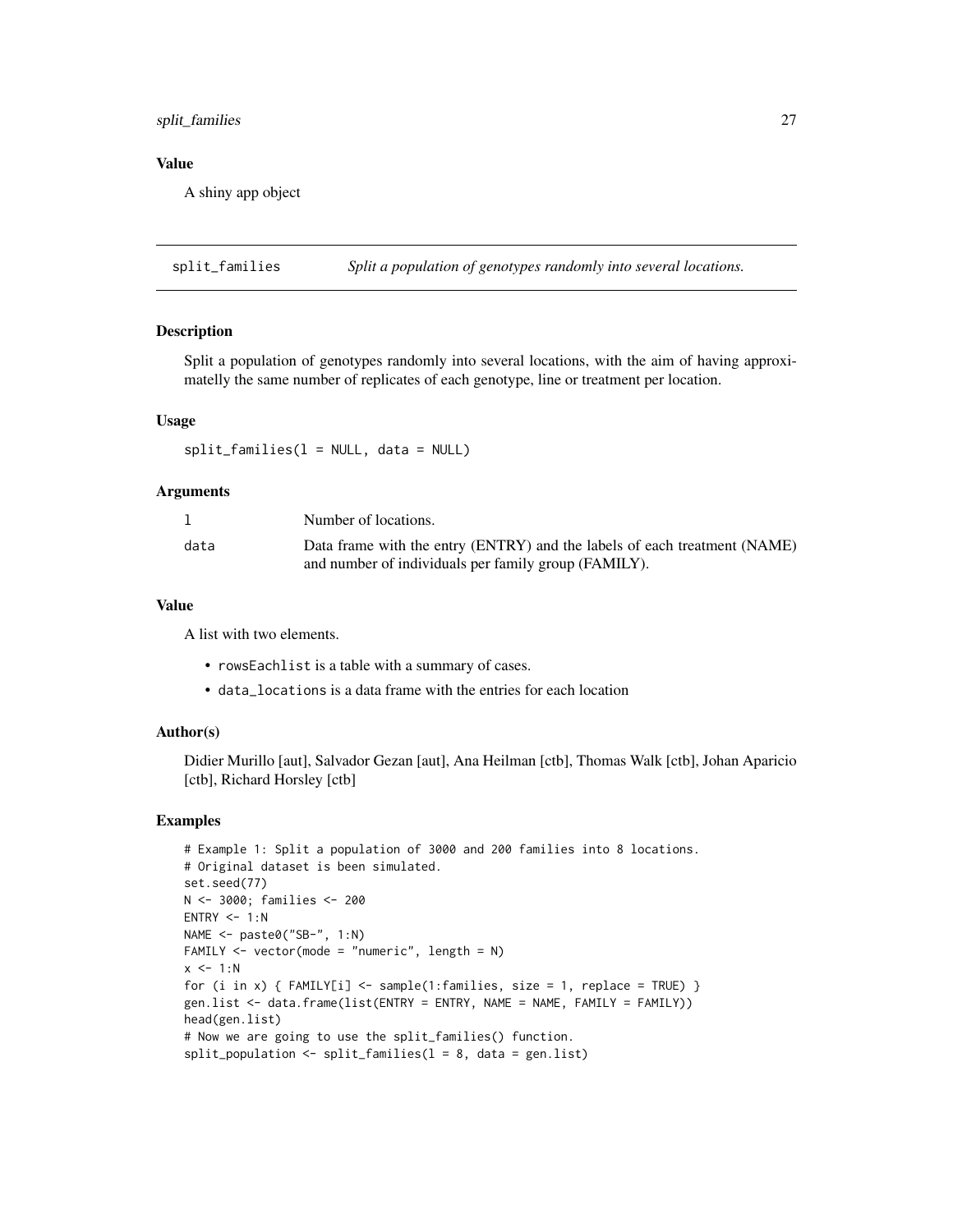```
print(split_population)
summary(split_population)
head(split_population$data_locations,12)
```
### split\_plot *Generates a Split Plot Design*

### Description

It randomly generates a split plot design (SPD) across locations.

### Usage

```
split_plot(
 wp = NULL,sp = NULL,reps = NULL,
 type = 2,
 1 = 1,plotNumber = 101,
  seed = NULL,
 locationNames = NULL,
 factorLabels = TRUE,
 data = NULL
)
```

| wp            | Number of whole plots, as an integer or a vector.                                                                                                    |
|---------------|------------------------------------------------------------------------------------------------------------------------------------------------------|
| sp            | Number of sub plots per whole plot, as an integer or a vector.                                                                                       |
| reps          | Number of blocks (full replicates).                                                                                                                  |
| type          | Option for CRD or RCBD designs. Values are type = $1$ (CRD) or type = $2$<br>$(RCBD)$ . By default type = 2.                                         |
| 1             | Number of locations. By default $l = 1$ .                                                                                                            |
| plotNumber    | Numeric vector with the starting plot number for each location. By default<br>$plotNumber = 101.$                                                    |
| seed          | (optional) Real number that specifies the starting seed to obtain reproducible<br>designs.                                                           |
| locationNames | (optional) Names for each location.                                                                                                                  |
| factorLabels  | (optional) If TRUE retain the levels labels from the original data set otherwise,<br>numeric labels will be assigned. Default is factorLabels =TRUE. |
| data          | (optional) Data frame with label list of treatments.                                                                                                 |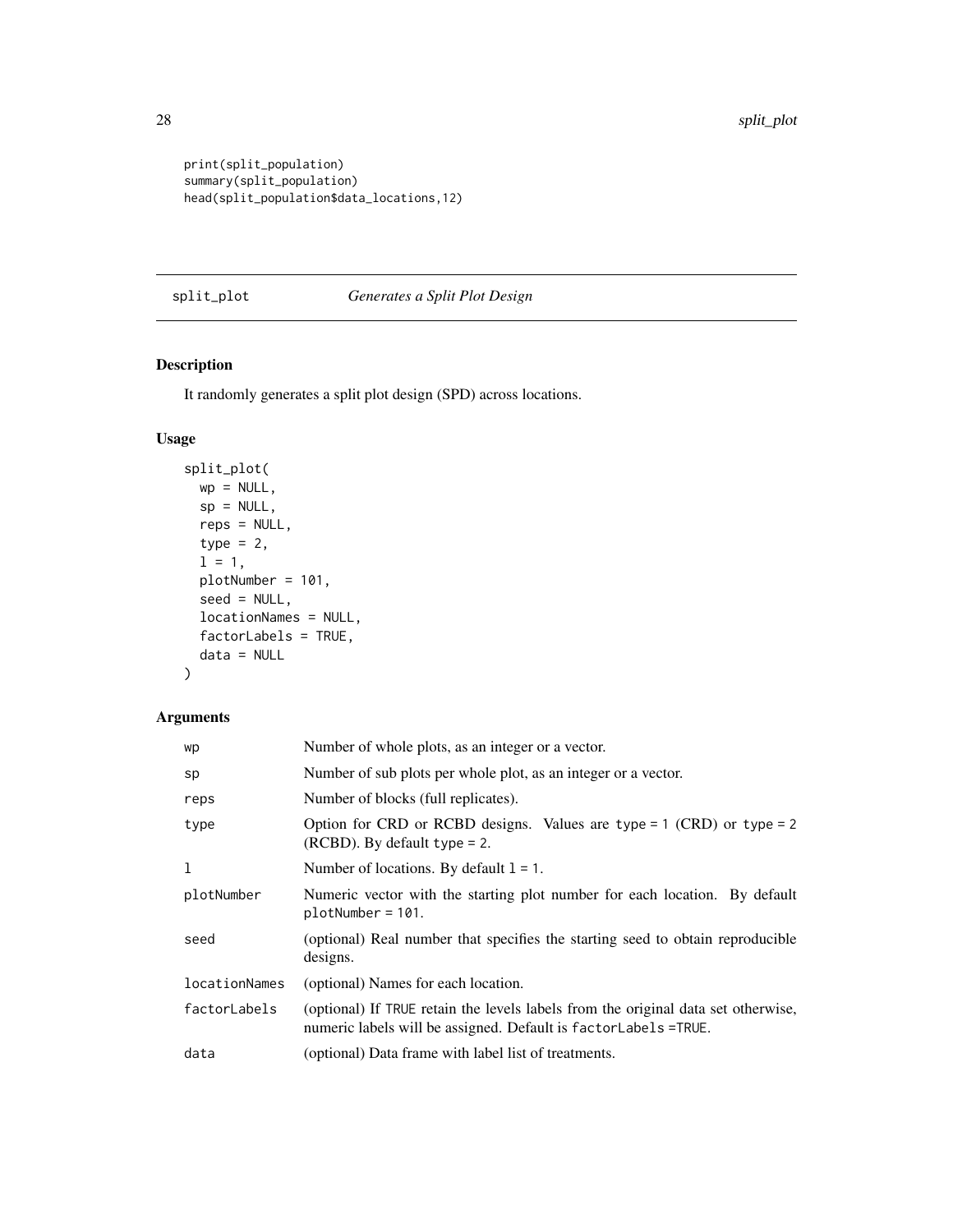#### split\_plot 29

### Value

A list with two elements.

- infoDesign is a list with information on the design parameters.
- fieldBook is a data frame with the split plot field book.

#### Author(s)

Didier Murillo [aut], Salvador Gezan [aut], Ana Heilman [ctb], Thomas Walk [ctb], Johan Aparicio [ctb], Richard Horsley [ctb]

#### References

Federer, W. T. (1955). Experimental Design. Theory and Application. New York, USA. The Macmillan Company.

```
# Example 1: Generates a split plot design SPD with 4 whole plots, 2 sub plots per whole plot,
# and 4 reps in an RCBD arrangement. This in for a single location.
SPDExample1 <- split_plot(wp = 4, sp = 2, reps = 5, l = 1,
                          plotNumber = 101,
                          seed = 14,
                          type = 2,
                          locationNames = "FARGO")
SPDExample1$infoDesign
SPDExample1$layoutlocations
head(SPDExample1$fieldBook,12)
# Example 2: Generates a split plot design SPD with 5 whole plots
# (4 types of fungicide + one control), 10 sub plots per whole plot (10 bean varieties),
# and 6 reps in an RCBD arrangement. This in 3 locations or sites.
# In this case, we show how to use the option data.
wp <- c("NFung", paste("Fung", 1:4, sep = "")) # Fungicides (5 Whole plots)
sp \le paste("Beans", 1:10, sep = "") \qquad # Beans varieties (10 sub plots)
split_plot_Data <- data.frame(list(WHOLPLOT = c(wp, rep(NA, 5)), SUBPLOT = sp))
head(split_plot_Data, 12)
SPDExample2 \le split_plot(reps = 6, 1 = 3,
                          plotNumber = c(101, 1001, 2001),
                          seed = 23,
                          type = 2,
                          locationNames = c("A", "B", "C"),data = split_plot_Data)
SPDExample2$infoDesign
SPDExample2$layoutlocations
head(SPDExample2$fieldBook,12)
```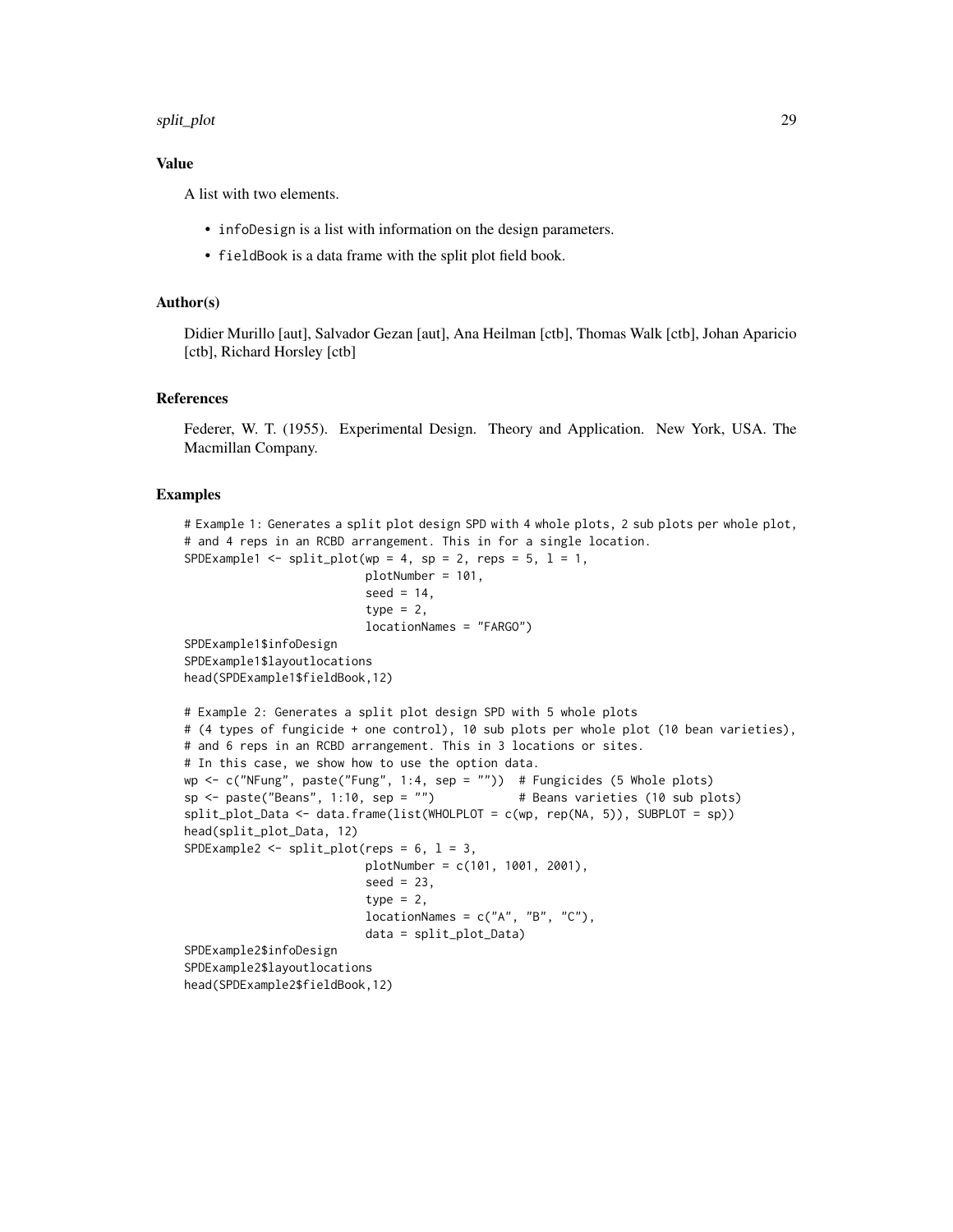### <span id="page-29-0"></span>Description

It randomly generates a split split plot design (SSPD) across locations.

### Usage

```
split_split_plot(
 wp = NULL,sp = NULL,ssp = NULL,reps = NULL,
  type = 2,
 1 = 1,plotNumber = 101,
  seed = NULL,locationNames = NULL,
 factorLabels = TRUE,
 data = NULL
)
```

| wp            | Number of whole plots, as an integer or a vector.                                                                                                    |
|---------------|------------------------------------------------------------------------------------------------------------------------------------------------------|
| sp            | Number of sub plots per whole plot, as an integer or a vector.                                                                                       |
| ssp           | Number of sub-sub plots, as an integer or a vector.                                                                                                  |
| reps          | Number of blocks (full replicates).                                                                                                                  |
| type          | Option for CRD or RCBD designs. Values are type = $1$ (CRD) or type = $2$<br>$(RCBD)$ . By default type = 2.                                         |
| 1             | Number of locations. By default $l = 1$ .                                                                                                            |
| plotNumber    | Numeric vector with the starting plot number for each location. By default<br>$plotNumber = 101.$                                                    |
| seed          | (optional) Real number that specifies the starting seed to obtain reproducible<br>designs.                                                           |
| locationNames | (optional) Names for each location.                                                                                                                  |
| factorLabels  | (optional) If TRUE retain the levels labels from the original data set otherwise,<br>numeric labels will be assigned. Default is factorLabels =TRUE. |
| data          | (optional) Data frame with label list of treatments.                                                                                                 |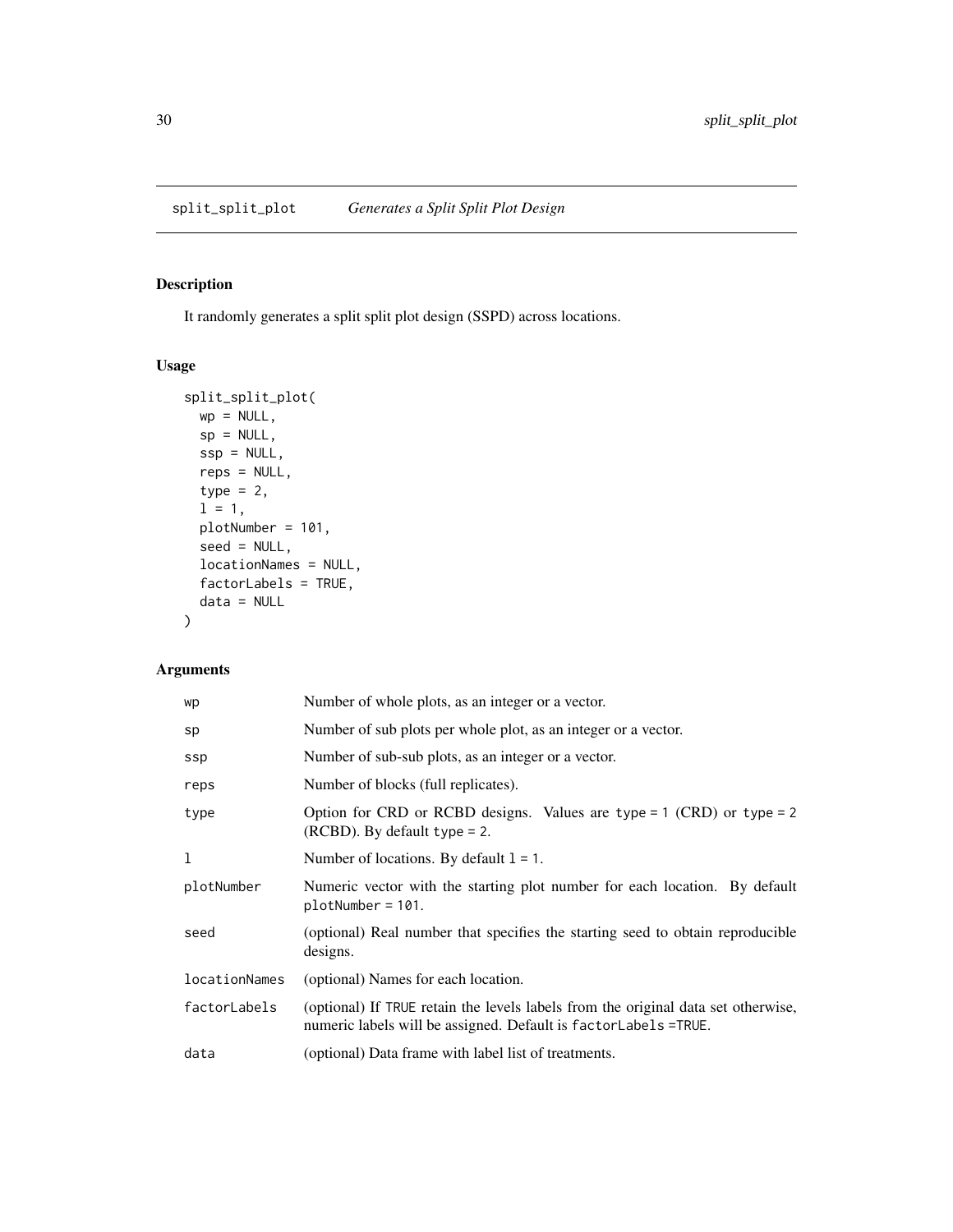### Value

A list with two elements.

- infoDesign is a list with information on the design parameters.
- fieldBook is a data frame with the split split plot field book.

#### Author(s)

Didier Murillo [aut], Salvador Gezan [aut], Ana Heilman [ctb], Thomas Walk [ctb], Johan Aparicio [ctb], Richard Horsley [ctb]

#### References

Federer, W. T. (1955). Experimental Design. Theory and Application. New York, USA. The Macmillan Company.

```
# Example 1: Generates a split split plot design SSPD with 5 whole plots, 2 sub-plots,
# 3 sub-sub plots, and 3 reps in an RCBD arrangement. This is for one location.
SSPD1 \le split_split_plot(wp = 4, sp = 2, ssp = 3, reps = 5, 1 = 1,
                          plotNumber = 101,
                          seed = 23,
                          type = 2,
                          locationNames = "FARGO")
SSPD1$infoDesign
head(SSPD1$fieldBook,12)
# Example 2: Generates a split split plot design SSPD with 2 whole plost
# (Irrigation, No irrigation), 5 sub plots (4 types of fungicide + one control), and
# 10 sub-sub plots (Ten varieties of beans), and 4 reps in an RCBD arrangement.
# This is for 3 locations. In this case, we show how to use the option data.
wp <- paste("IRR_", c("NO", "Yes"), sep = "") #Irrigation (2 Whole plots)
sp <- c("NFung", paste("Fung", 1:4, sep = "")) #Fungicides (5 Sub plots)
ssp <- paste("Beans", 1:10, sep = "") #Beans varieties (10 Sub-sub plots)
split_split_plot_Data <- data.frame(list(WHOLPLOT = c(wp, rep(NA, 8)),
                                         SUBPLOT = c(sp, rep(NA, 5)),
                                         SUB_SUBPLOTS = ssp))
head(split_split_plot_Data, 10)
SSPD2 \le split_split_plot(reps = 4, 1 = 3,
                          plotNumber = c(101, 1001, 2001),
                          seed = 23,
                          type = 2,
                          locationNames = c("A", "B", "C"),data = split_split_plot_Data)
SSPD2$infoDesign
head(SSPD2$fieldBook,12)
```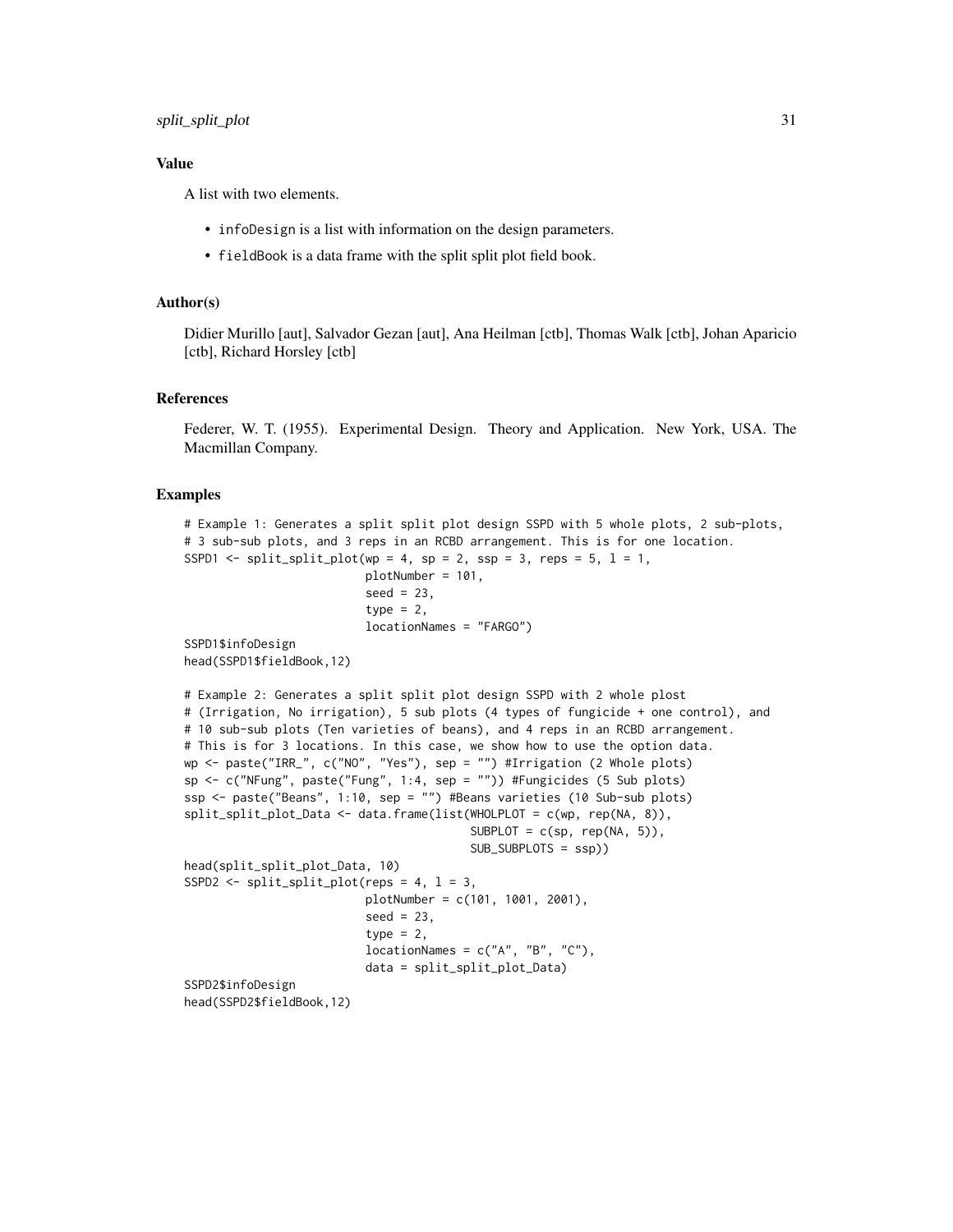<span id="page-31-0"></span>

### Description

It randomly generates a square lattice design across locations.

### Usage

```
square_lattice(
 t = NULL,k = NULL,r = NULL,1 = 1,plotNumber = 101,
 locationNames = NULL,
  seed = NULL,
  data = NULL
)
```
### Arguments

| t             | Number of treatments.                                                                             |
|---------------|---------------------------------------------------------------------------------------------------|
| k             | Size of incomplete blocks (number of units per incomplete block).                                 |
| $\mathsf{r}$  | Number of blocks (full resolvable replicates).                                                    |
| 1             | Number of locations. By default $1 = 1$ .                                                         |
| plotNumber    | Numeric vector with the starting plot number for each location. By default<br>$plotNumber = 101.$ |
| locationNames | (optional) Names for each location.                                                               |
| seed          | (optional) Real number that specifies the starting seed to obtain reproducible<br>designs.        |
| data          | (optional) Data frame with label list of treatments.                                              |

### Value

A list with two elements.

- infoDesign is a list with information on the design parameters.
- fieldBook is a data frame with the square lattice design field book.

#### Author(s)

Didier Murillo [aut], Salvador Gezan [aut], Ana Heilman [ctb], Thomas Walk [ctb], Johan Aparicio [ctb], Richard Horsley [ctb]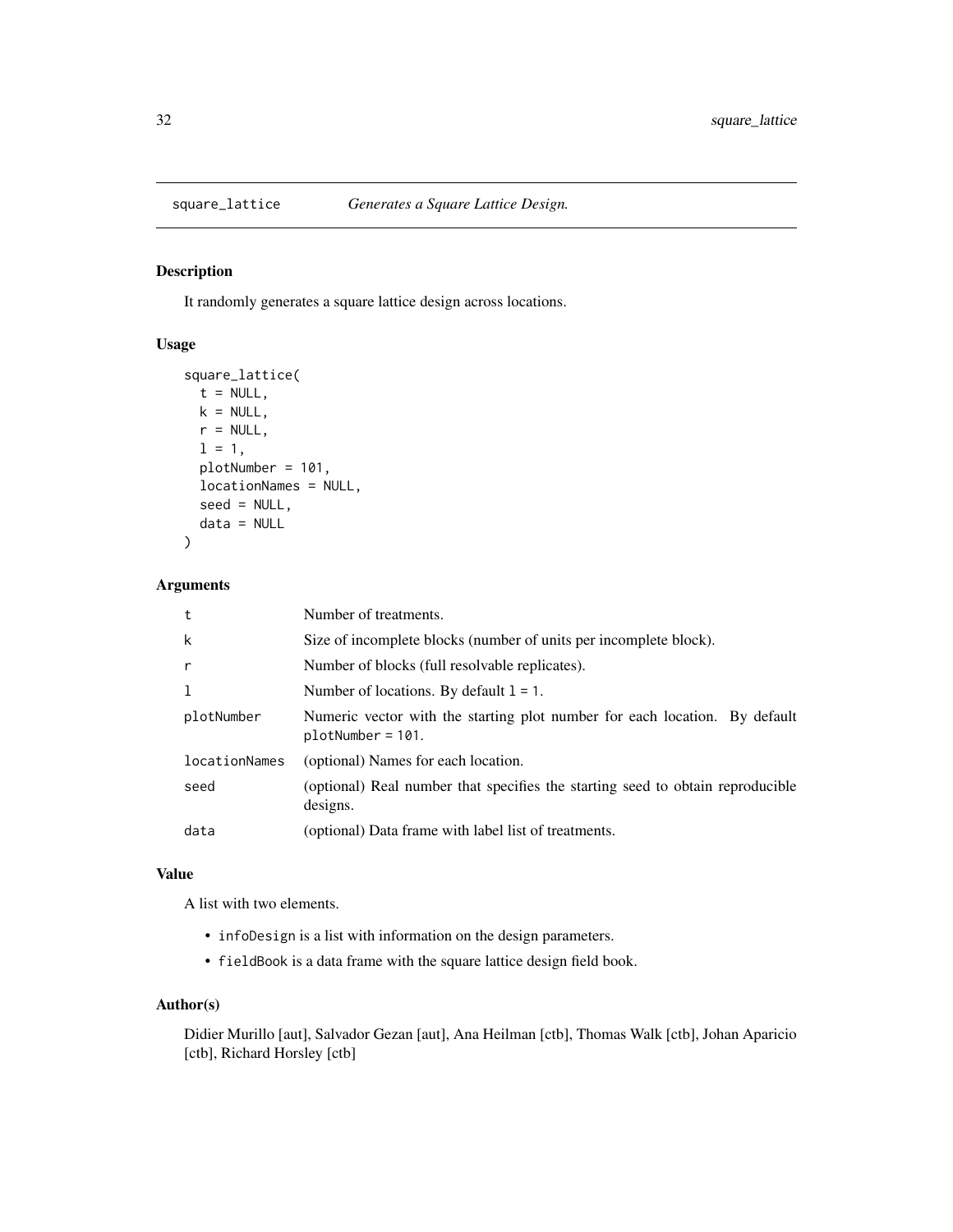#### <span id="page-32-0"></span>strip\_plot 33

#### References

Edmondson., R. N. (2021). blocksdesign: Nested and crossed block designs for factorial and unstructured treatment sets. https://CRAN.R-project.org/package=blocksdesign

#### Examples

```
# Example 1: Generates a square lattice design with 5 full blocks, 8 units per IBlock,
# 8 IBlocks for a square number of treatmens of 64 in two locations.
squareLattice1 <- square_lattice(t = 64, k = 8, r = 5, l = 2,
                                 plotNumber = c(1001, 2001),
                                 locationNames = c("FARGO", "MINOT"),
                                 seed = 1986)
squareLattice1$infoDesign
head(squareLattice1$fieldBook,12)
# Example 2: Generates a square lattice design with 3 full blocks, 7 units per IBlock,
# 7 IBlocks for a square number of treatmens of 49 in one location.
# In this case, we show how to use the option data.
treatments \leq paste("G", 1:49, sep = "")
ENTRY <-1:49treatment_list <- data.frame(list(ENTRY = ENTRY, TREATMENT = treatments))
head(treatment_list)
squareLattice2 <- square_lattice(t = 49, k = 7, r = 3, l = 1,
                                 plotNumber = 1001,
                                 locationNames = "CASSELTON",
                                 seed = 1986,
                                 data = treatment_list)
squareLattice2$infoDesign
head(squareLattice2$fieldBook,12)
```
strip\_plot *Strip Plot Design*

#### Description

It randomly generates a strip plot design across locations.

#### Usage

```
strip_plot(
 Hplots = NULL,
 Vplots = NULL,
 b = 1,
  1 = 1,
  plotNumber = NULL,
 planter = "serpentine",
  locationNames = NULL,
  seed = NULL,
```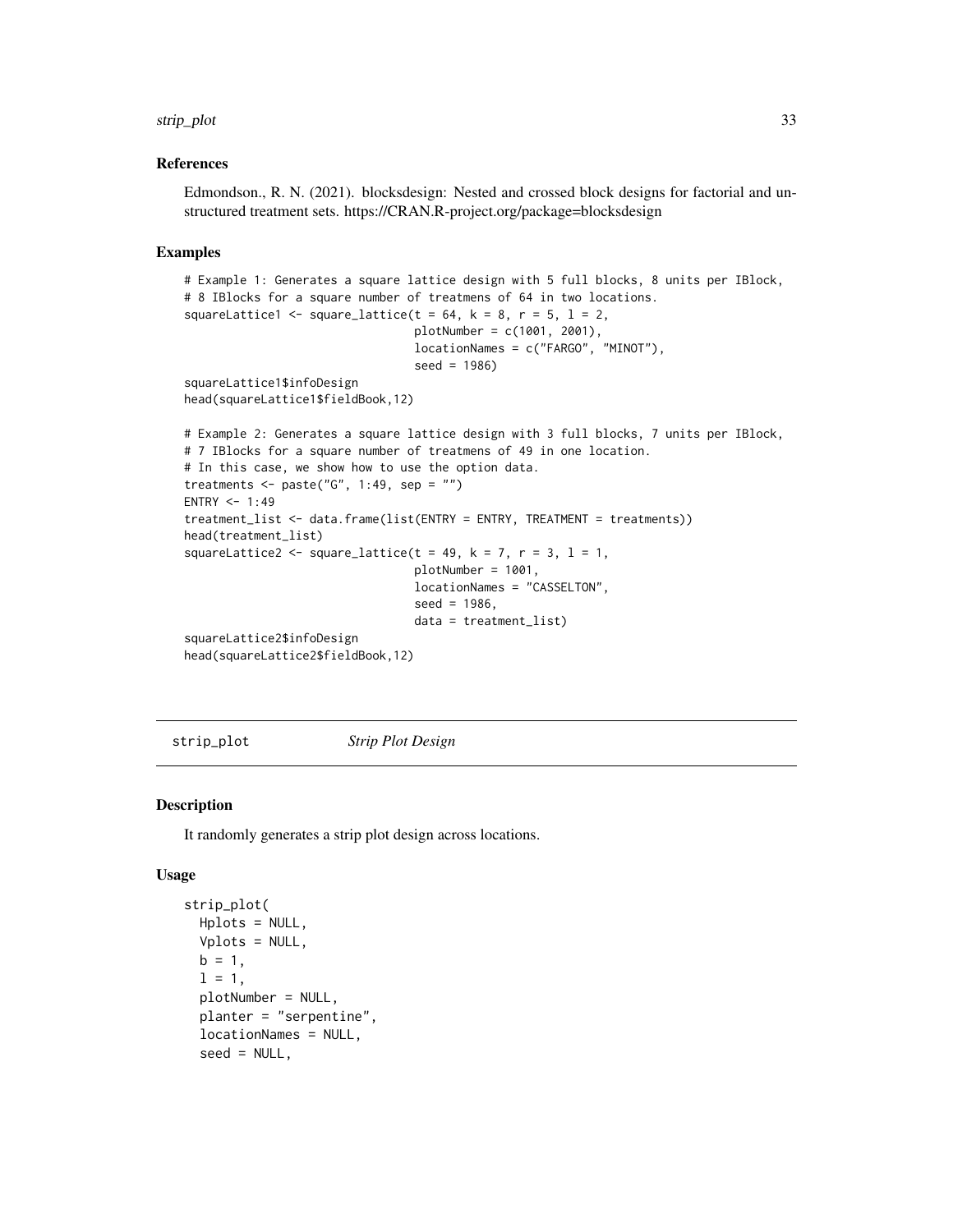```
factorLabels = TRUE,
 data = NULL
)
```
#### Arguments

| Hplots        | Number of horizontal factors, as an integer or a vector.                                                                                             |
|---------------|------------------------------------------------------------------------------------------------------------------------------------------------------|
| Vplots        | Number of vertical factors, as an integer or a vector.                                                                                               |
| b             | Number of blocks (full replicates).                                                                                                                  |
| 1             | Number of locations. By default $l = 1$ .                                                                                                            |
| plotNumber    | Numeric vector with the starting plot number for each location. By default<br>$plotNumber = 101.$                                                    |
| planter       | Option for serpentine or cartesian arrangement. By default planter = 'serpentine'.                                                                   |
| locationNames | (optional) Names for each location.                                                                                                                  |
| seed          | (optional) Real number that specifies the starting seed to obtain reproducible<br>designs.                                                           |
| factorLabels  | (optional) If TRUE retain the levels labels from the original data set otherwise,<br>numeric labels will be assigned. Default is factorLabels =TRUE. |
| data          | (optional) data frame with the labels of vertical and hirizontal plots.                                                                              |

### Value

A list with four elements.

- infoDesign is a list with information on the design parameters.
- stripsBlockLoc is a list with the strip blocks for each location.
- plotLayouts is a list with the layout plot numbers for each location.
- fieldBook is a data frame with the strip plot field book.

#### Author(s)

Didier Murillo [aut], Salvador Gezan [aut], Ana Heilman [ctb], Thomas Walk [ctb], Johan Aparicio [ctb], Richard Horsley [ctb]

### References

Federer, W. T. (1955). Experimental Design. Theory and Application. New York, USA. The Macmillan Company.

```
# Example 1: Generates a strip plot design with 5 vertical strips and 4 horizontal strips,
# with 3 reps in one location.
H <- paste("H", 1:4, sep = "")
V \le - paste("V", 1:5, sep = "")
strip1 <- strip_plot(Hplots = H,
                     Vplots = V,
```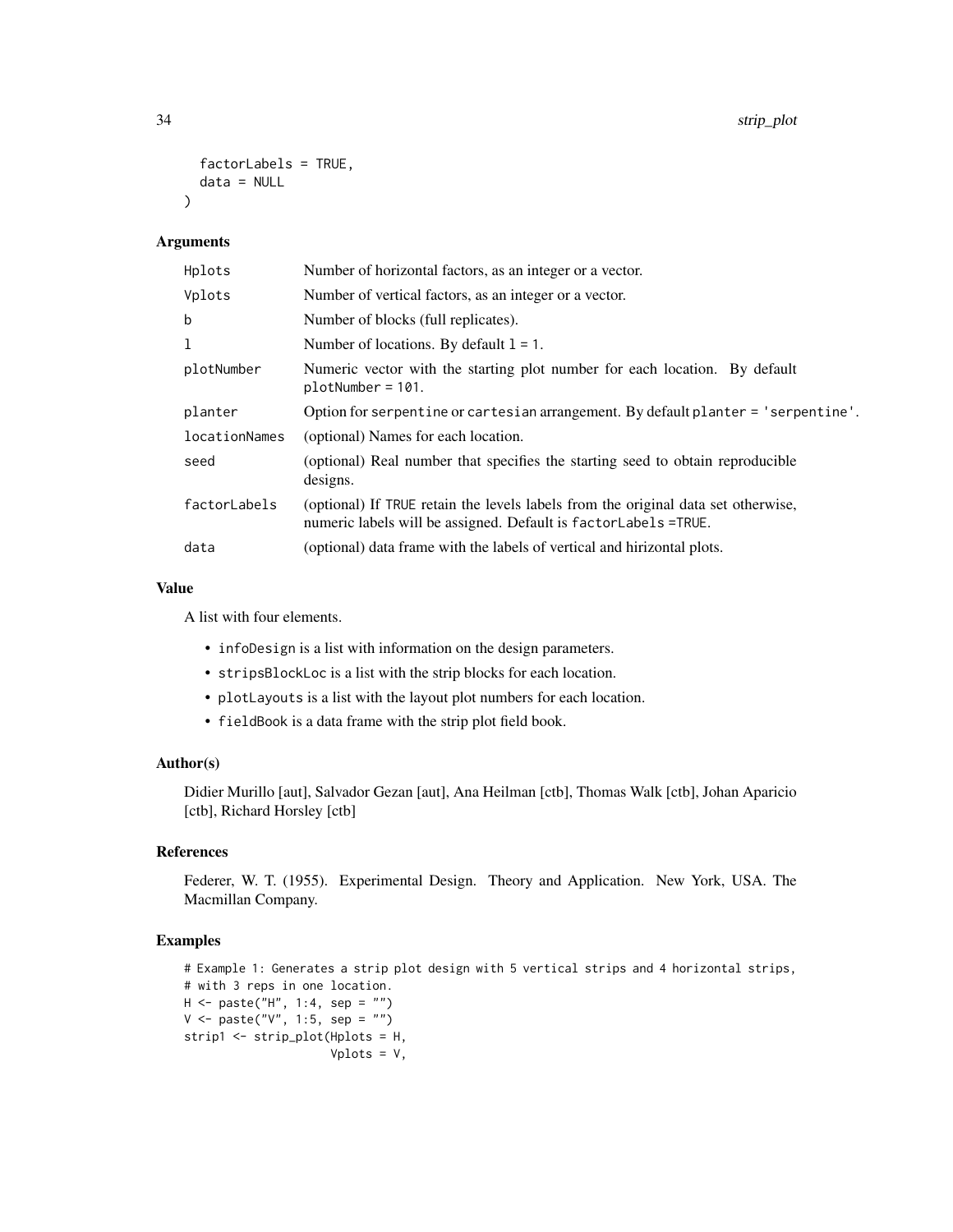```
b = 3,
                     1 = 1,
                     plotNumber = 101,
                     planter = "serpentine",
                     locationNames = "A",
                     seed = 333)
strip1$infoDesign
strip1$stripsBlockLoc
strip1$plotLayouts
head(strip1$fieldBook,12)
# Example 2: Generates a strip plot design with 5 vertical strips and 5 horizontal strips,
# with 6 reps across to 3 locations. In this case, we show how to use the option data.
Hplots <- LETTERS[1:5]
Vplots <- LETTERS[1:4]
strip_data <- data.frame(list(HPLOTS = Hplots, VPLOTS = c(Vplots, NA)))
head(strip_data)
strip2 <- strip_plot(Hplots = 5,
                     Vplots = 5,
                     b = 6,
                     1 = 3,
                     plotNumber = c(101,1001,2001),
                     planter = "cartesian",
                     locationNames = c("A", "B", "C"),
                     seed = 222,
                     data = strip_data)
strip2$infoDesign
strip2$stripsBlockLoc
strip2$plotLayouts
head(strip2$fieldBook,12)
```
summary.FielDHub *Summary a* FielDHub *object*

### Description

Summarise information on the design parameters, and data frame structure

#### Usage

```
## S3 method for class 'FielDHub'
summary(object, ...)
```

| object   | an object inheriting from class FielDHub |
|----------|------------------------------------------|
| $\cdots$ | Unused, for extensibility                |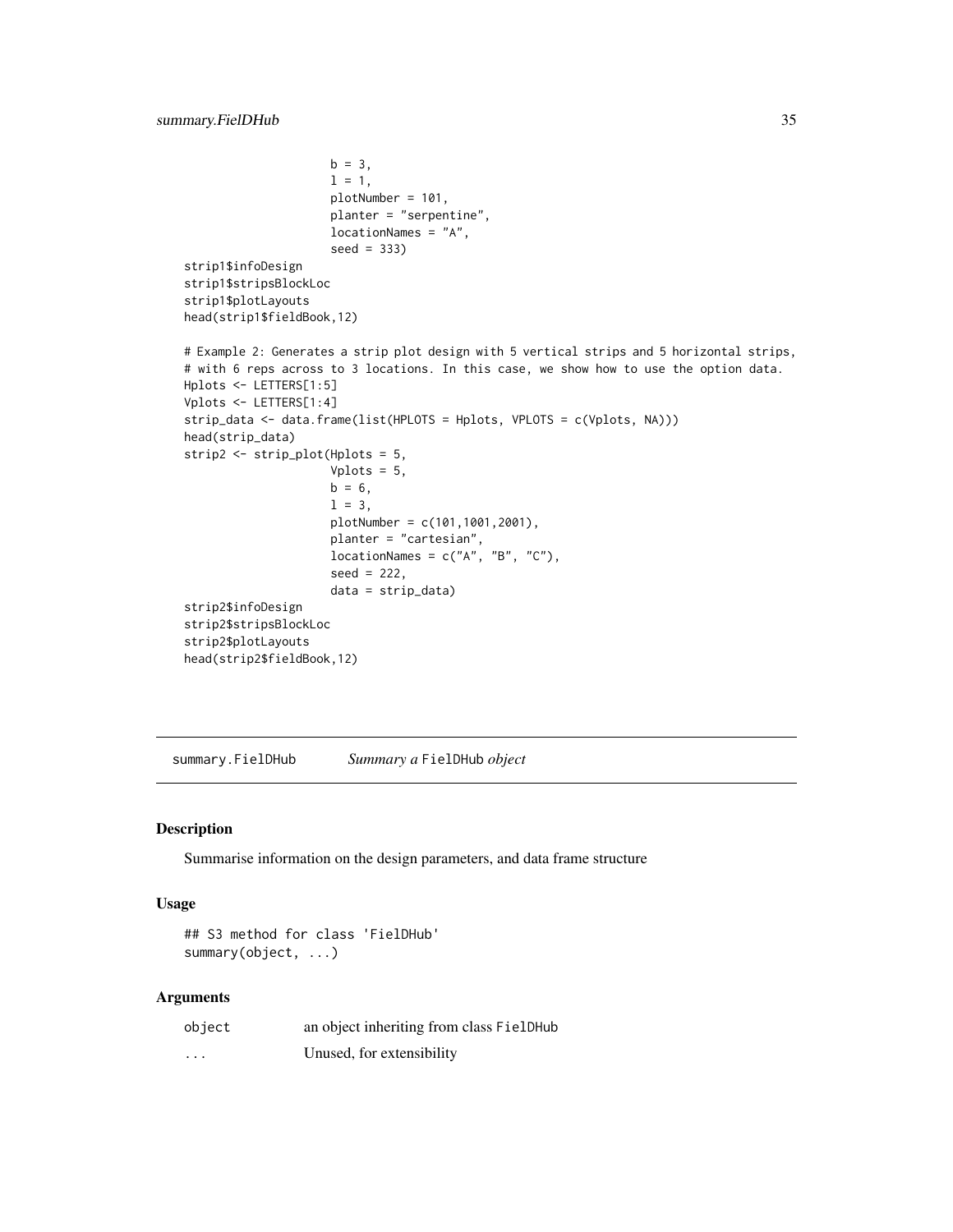### Value

an object inheriting from class summary.FielDHub

### Author(s)

Thiago de Paula Oliveira, <thiago.paula.oliveira@alumni.usp.br>

```
# Example 1: Generates a CRD design with 5 treatments and 5 reps each.
crd1 <- CRD(t = 5, reps = 5, plotNumber = 101,seed = 1985, locationName = "Fargo")
crd1$infoDesign
summary(crd1)
```